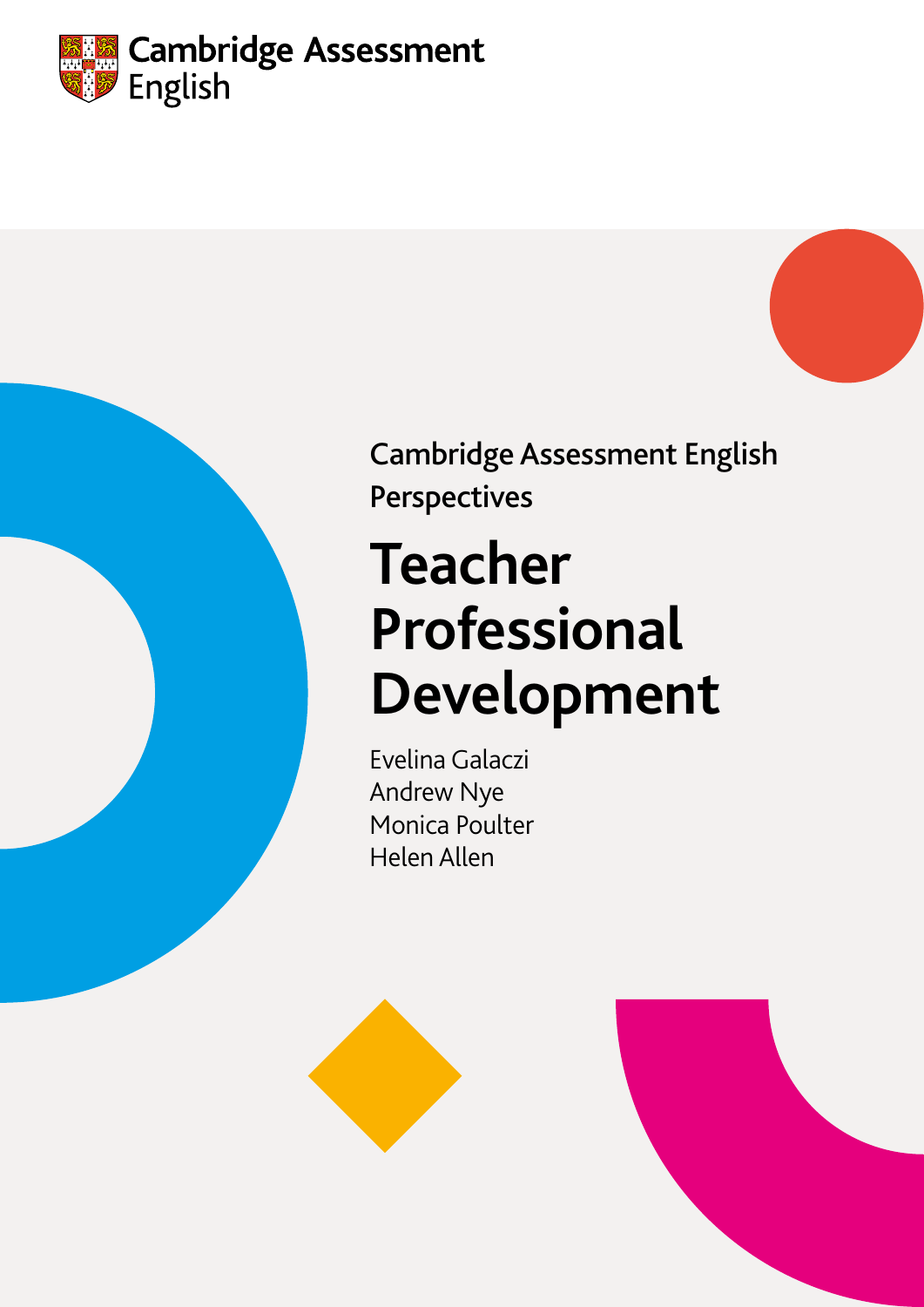## **Executive summary**

Ensuring that teachers have the right skills is the most important element in any programme aimed at raising standards of English. It is also the most difficult to get right, and education systems all over the world struggle to deliver effective teacher professional development programmes that lead to real improvements in students' learning.

Successful professional development needs to place teachers' and students' needs at the heart of the process and to address a range of factors, at both the individual and context levels.

This report, written by specialists from Cambridge Assessment English presents a straightforward approach to teacher professional development. It is designed to be useful for policy makers, curriculum planners and anyone who employs, trains or manages teachers.

The introductory section outlines the strategic importance of English at a national and personal level.

Section I of the report reviews evidence on the level of English of teachers and learners around the world. This shows that although there has been significant progress in many parts of the world, there is still an urgent need to improve the effectiveness of English language teaching and learning.

The Cambridge English approach to teacher professional development, described in Section II, is based on key features which Cambridge English believes characterise successful professional development programmes:

- 1. Localised and context-specific
- 2. Growth mind-set
- 3. Relevant, differentiated and supported
- 4. Bottom-up/top-down synergy
- 5. Reflection and critical engagement
- 6. Collaboration and mentoring
- 7. Theory and practice
- 8. Range of competencies
- 9. Integration of teaching, curricula and assessment
- 10. Observable, realistic and efficient outcomes

Cambridge English provides a range of qualifications, courses and online resources to support teacher professional development, all based on extensive research. These are described in Section III along with case studies of how they have been used around the world.

**Dr Evelina Galaczi,** *Head of Research Strategy* **Andrew Nye,** *Assistant Director, Digital and New Product Development* **Monica Poulter,** *Teacher Development Manager* **Helen Allen,** *Editorial Manager*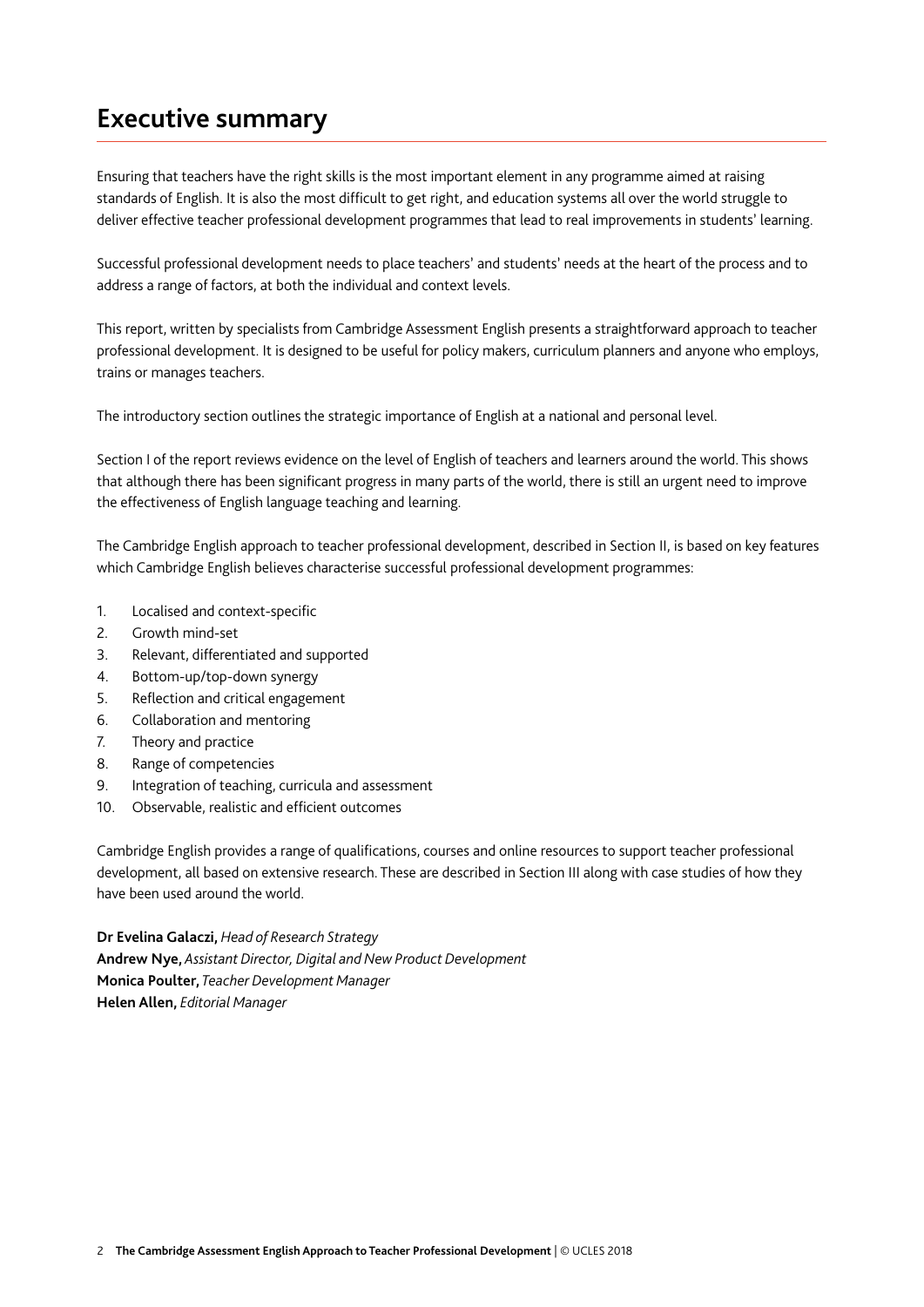## **Contents**

| Introduction: The strategic importance of English                                             | $\overline{\mathbf{4}}$ |
|-----------------------------------------------------------------------------------------------|-------------------------|
| Main drivers for the global role of English                                                   | $\overline{4}$          |
| Key educational trends                                                                        | 5                       |
| Section I: The English language competence of learners and teachers                           | 6                       |
| English language learners: the reality                                                        | 6                       |
| English language teachers: the reality                                                        | 6                       |
| The need for high-quality English teaching and meaningful professional development            | 9                       |
| Section II: Key features of successful English language                                       | 11                      |
| What makes professional development programmes succeed or fail?                               | 11                      |
| Ten key features of successful professional development programmes                            | 11                      |
| Section III: Supporting sustainable professional development: A systematic approach           | 14                      |
| Strand 1: Frameworks                                                                          | 15                      |
| Strand 2: Building teacher and trainer capacity through qualifications, courses and resources | 22                      |
| What next for teacher professional development?                                               | 31                      |
| References                                                                                    | 32                      |
| Endnotes                                                                                      | 35                      |



**The Cambridge Assessment English Approach to Teacher Professional Development** | © UCLES 2018 3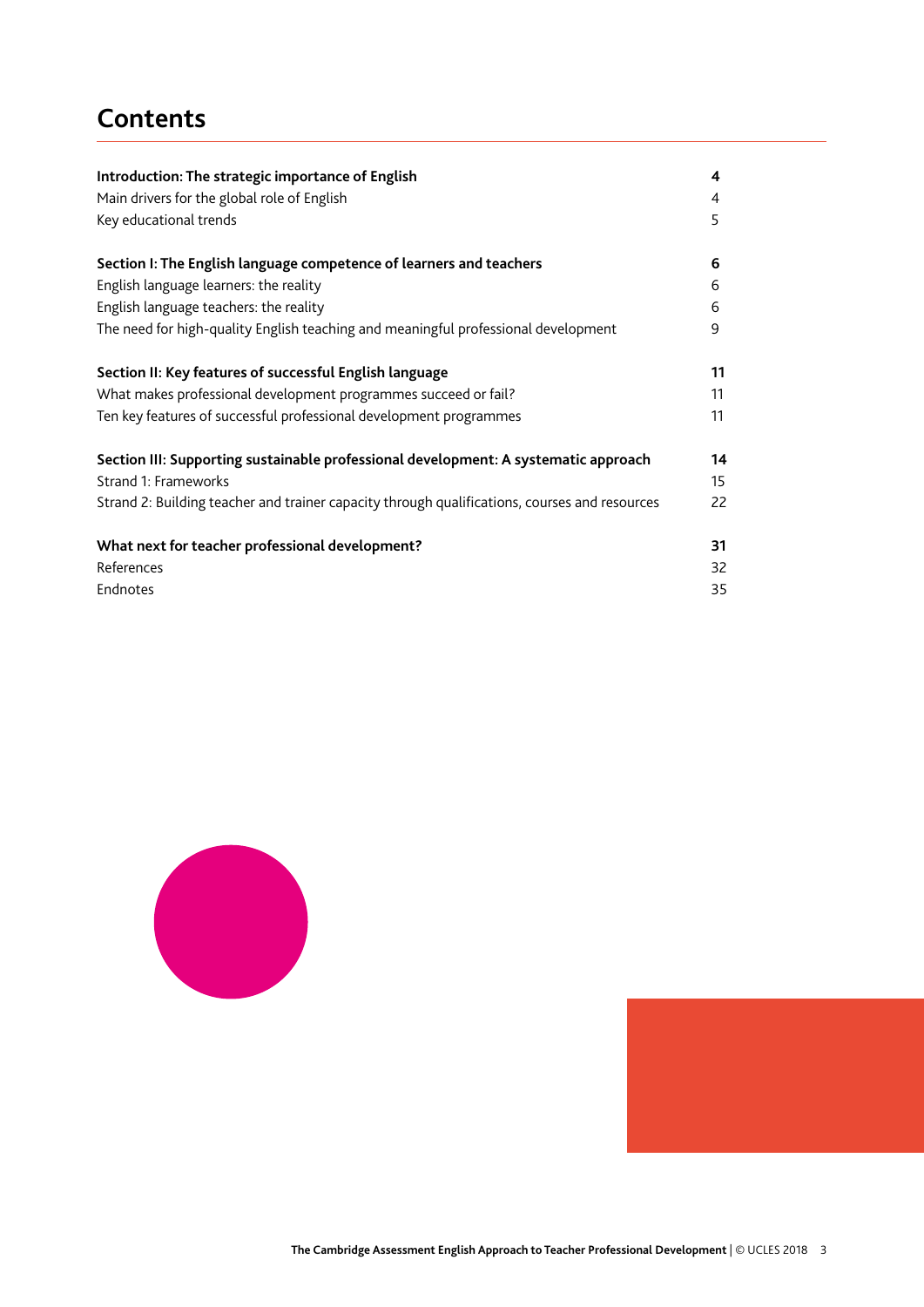## **Introduction: The strategic importance of English**

A working competence in English has the potential to add value to individuals and societies. A good command of English can enhance an individual's economic prospects, contribute to national growth and competitiveness, and support sustainable global development.

Dr Surin Pitsuwan, a Thai politician and former Secretary-General of the Association of South East Asian Nations (ASEAN), argued in his 2014 TESOL plenary speech that English has played an instrumental role in the economic growth achieved in recent decades by countries such as Vietnam, Thailand, Malaysia and Indonesia. This view is reflected in ambitious education reform projects as seen, for example, in Malaysia and Bhutan, where operational bilingual proficiency in the local language and English is listed as essential alongside other core educational areas for development such as thinking skills and leadership skills1 . The value of a working competence in English is also seen in the dominant foreign languages studied in secondary schools in Europe: although European policy promotes multilingualism, viewed as essential to cross-border mobility<sup>2</sup>, English is overwhelmingly the main foreign language chosen as the first foreign language taught in secondary schools in Europe<sup>3</sup>

## **Main drivers for the global role of English**

The main drivers for learning English are education, employment and social mobility – factors which are inter-connected.

The internationalisation of universities has been a key driver behind the increased role of English in a globalised world. This trend is reflected in universities attracting foreign students and faculty and in the creation of global universities with campuses located around the world. It has been fuelled by the need to prepare students for an international context, to provide students and faculty with better access to research and development opportunities, to reduce 'brain drain' and to attract foreign students and faculty. Improving English language skills has been a key consideration in this trend of the globalisation of universities. As *The Economist* has noted: 'The top universities are citizens of an international academic marketplace with one global academic currency, one global labour force and, increasingly, one global education language, English.'4

This trend is repeatedly seen in survey results. A 2013 survey which included 55 countries across five continents indicated that English was used as the medium of instruction in university settings in 70% of those countries<sup>5</sup>. Another survey has indicated that in 2002, 725 higher education institutions offered English-taught programmes in 19 countries in Europe; in 2007 that number had increased to 2,387 in 27 countries, and in 2014 it had grown further to 8,089 institutions in 28 countries offering programmes taught fully in English<sup>6</sup>.

Globalisation of the workplace is a further driving force behind the growing role of English as a global language of communication. In the workplace, English is often seen as allowing access to global markets and the international business world, and is viewed as critical to the financial success of companies with aspirations of international reach. A global cross-industry survey of English language skills at work carried out by Cambridge English and Quacquarelli Symonds (QS), and based on over 5,000 employers in 38 countries, indicated that English language skills are important for over 95% of employers in many non-English-speaking countries, with English language skills expected to increase in the future<sup>7</sup>. The internationalisation of companies has led to a linguistically diverse workforce which needs a common language.

Natsuki Segawa (Manager, Aerospace Systems, Japan) noted that 'the English language requirements of our staff can only increase in the next 10 years, because our business will depend more and more on global business'<sup>8</sup>. Over the last two decades there has been a move towards English being used as the official language of communication in many multi-national companies from non-English speaking countries. In Japan, companies such as Sony, Rakuten and Honda have made English part of daily operations, such as being able to explain the workings of products in English or running all meetings in English<sup>9</sup>. The same trend is observed with Lufthansa in Germany<sup>10</sup>. A report by the Economist Intelligence Unit published in 2012 noted that in a survey of executives (572 in total, with approximately half at boardlevel), around 70% believed that their workforce will need to know English to succeed within international expansion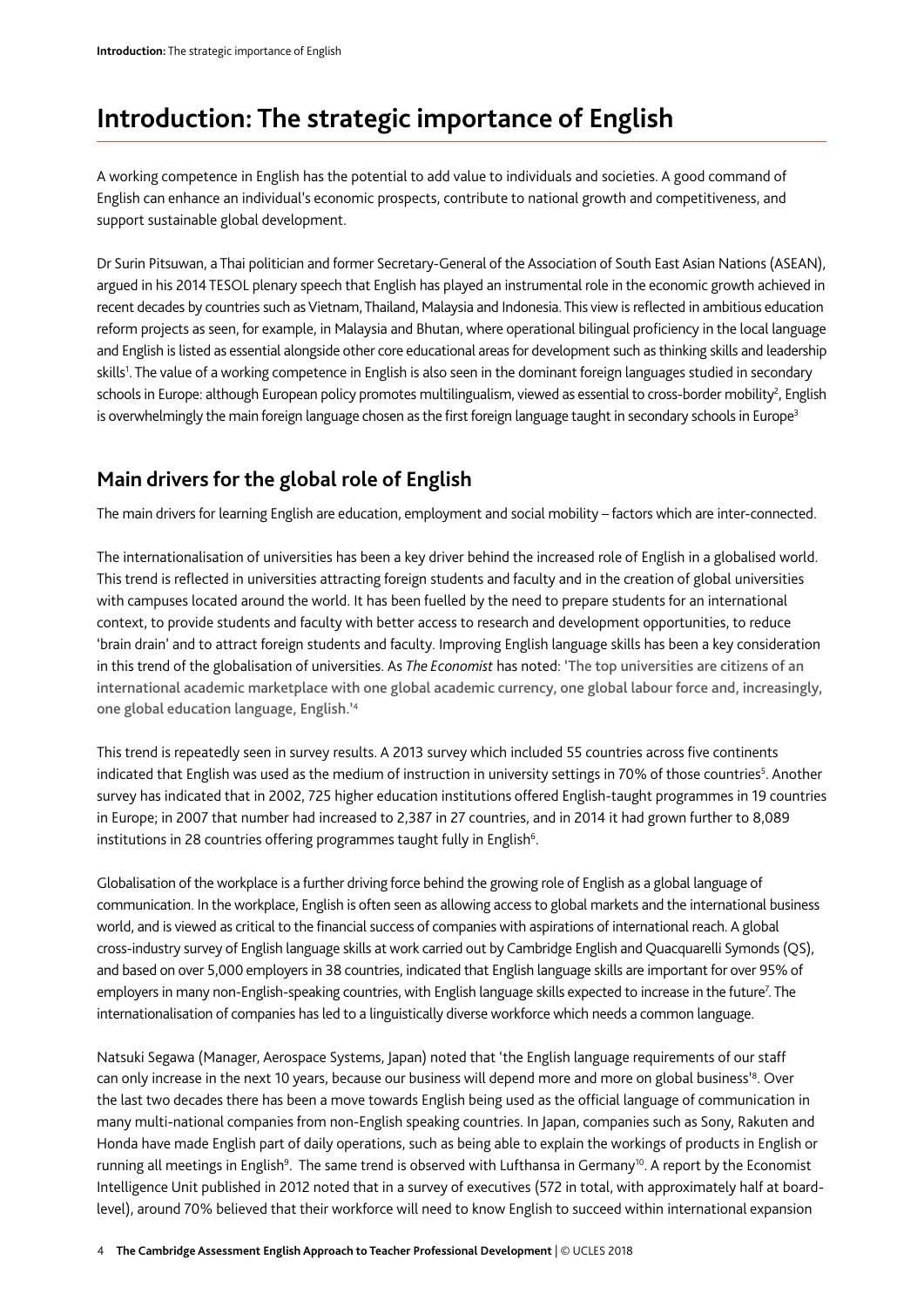plans11. Similar support for the value-added role of English in a globalised workplace comes from a Euromonitor 2010 report which focused on Cameroon, Nigeria, Rwanda, Bangladesh and Pakistan and noted that improved language skills in English helped to attract more foreign investment in those countries<sup>12</sup>. At the same time, research indicates that in every industry, there is a gap between the English language skills required and the skills that are actually available, with at least a 40% skills gap across all company sizes<sup>13</sup>.

Due to the growing role of English in educational and workplace settings, and the resulting advantage it gives those who have operational command of English, English is increasingly becoming a language which provides opportunities for social mobility. In India, for example, English is seen as a route to the middle classes<sup>14</sup>; in Vietnam, it is key to advancement in life<sup>15</sup>; in Cameroon it has been described as a 'life-giving language' for secondary school students<sup>16</sup>

### **Key educational trends**

These global socio-economic trends emphasise the growing demand for English language learning, since an operational grasp of English supports educational, workplace and personal advancement. As a result of the global role of English, educational governmental policy in many parts of the world has prioritised improving outcomes in English language learning.

More and more learners now start learning English at primary school, driven partly by national or regional policies and partly by parental ambition. Demographically, the drive to introduce English at an early age can be seen in statistics provided by the United Nations Educational, Scientific and Cultural Organization (UNESCO), showing that in member states of the European Union, for example, a clear majority of pupils learn English at primary school; in some countries (Czech Republic, Malta, the Netherlands, France, Finland and Sweden), close to 100% of primary school pupils are learning English in general programmes<sup>17</sup>.

The integration of learning both a language and another content subject – known as Content and Language Integrated Learning (CLIL) – is a further international trend. CLIL involves the integration of language into the broad curriculum and is based on the teaching and learning of content subjects (e.g. history or biology) in a language which is not the mother tongue of the learners. A key basis for CLIL is the belief that by integrating content and language, CLIL can offer students a better preparation for life and international mobility in terms of education and employment<sup>18</sup>. In some secondary education contexts, and increasingly in primary education, it is becoming common for subjects to be taught in English as the medium of instruction.

Global communication and co-operation are increasingly conducted in digital environments, making digital literacy an essential life skill. A current trend in teaching and learning is the development of digital literacy within mainstream educational programmes, so that learners acquire the capabilities they need to succeed in a digital world. The implication is that all teachers need to have a range of digital competencies. These trends emphasise the importance of ensuring that teachers are suitably equipped to meet these demands, and that they are supported by governments and educational institutions through high-impact professional development.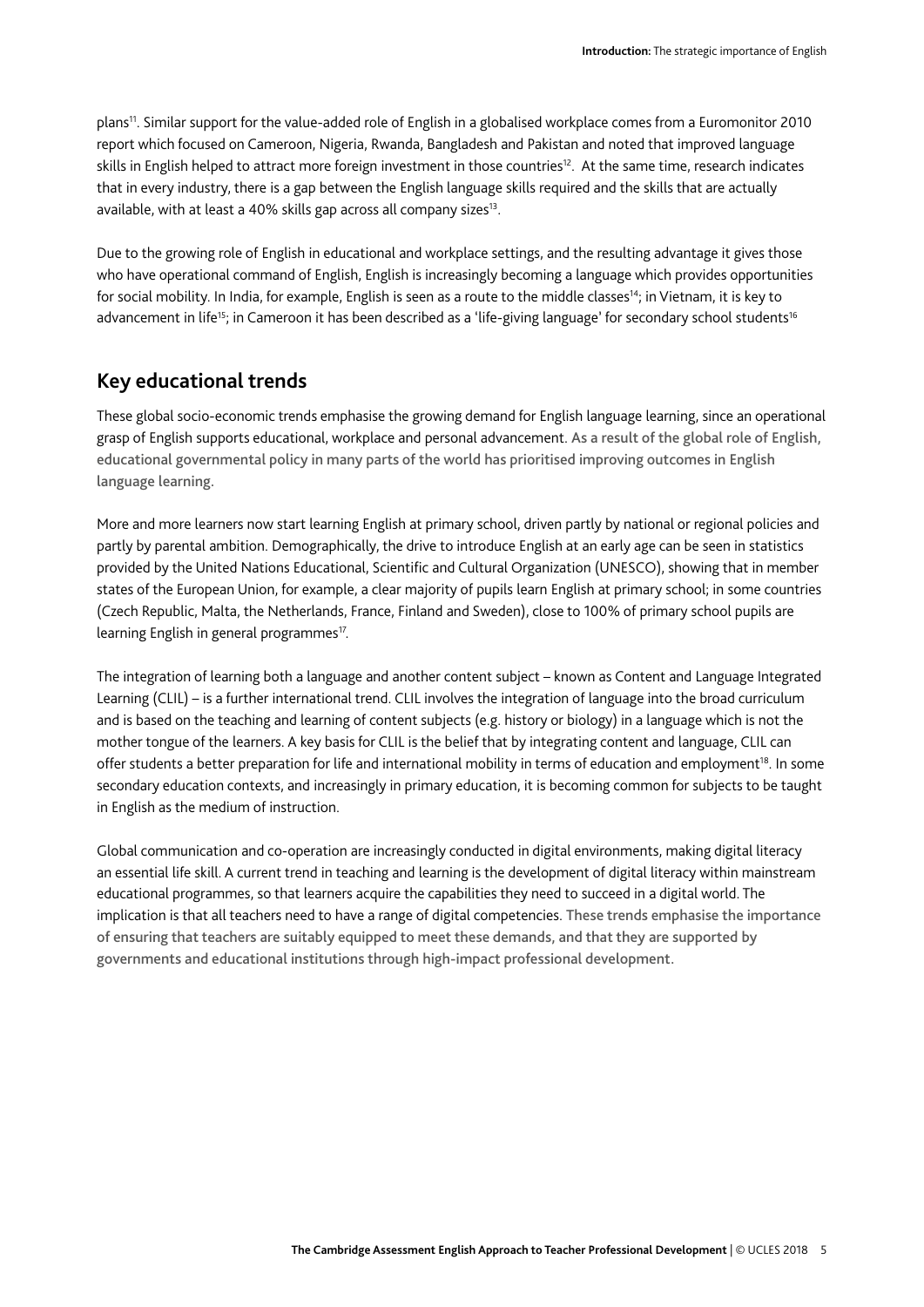## **Section I: The English language competence of learners and teachers**

## **English language learners: the reality**

Despite the priority given to developing English language skills in education reform projects, the reality is that learning outcomes in English are often surprisingly poor. Many students leave secondary school with an A1 or A2 level, Common European Framework of Reference for Languages (CEFR), of English when B1 or B2 has been stipulated in national language policy; and many students leave university with an A2 or B1 level of English when B2 or C1 is needed in order to meet the requirements of employers or for entry into higher education.

A recent project undertaken by the European Commission – the SurveyLang project<sup>19</sup> – indicated that a large proportion of students leaving secondary/high school in non-English speaking countries in Europe were unable to speak English to a level which would allow them to use it independently in real-world settings. The project measured the language competence in a first and second foreign language in secondary schools in a number of European countries and reported results against the CEFR, where levels range from A1 Basic to C2 Mastery, and level B1 is considered to be the lowest level at which useful independent competence in a language starts emerging. The results indicated that the level of independent user – B1 and above – is achieved by only 42% of tested students (in their first foreign language), and a large number of pupils – 14% – did not even achieve the level of a basic user.

Another example can be found in Mexico. An article in The Economist from 2015 cited a recent survey by Mexicanos Primero, an education NGO, which found that four-fifths of secondary-school graduates had 'absolutely no knowledge of English, despite having spent at least 360 hours learning it in secondary school'20.

This is particularly concerning, as it limits opportunities for progression and employment in the global workplace, and for building communication and innovation globally. Today's English language learners need to be supported, therefore, to achieve an adequate level of English through long-term, effective education policies which focus on high-quality teaching as the prerequisite of effective learning.

## **English language teachers: the reality**

Quality of teaching is the single most important factor which contributes to changes in student learning. In many contexts there is a major need for initial teacher training to increase the available teacher resource, as well as in-service professional development for teachers in ever-demanding teaching roles. However, there are key realities which undermine English language teaching in many national contexts

### **Limited subject-specific training**

Where the supply of trained English language teachers fails to meet demand, teachers who have some command of English are often given responsibility for English language teaching. They may also be asked to teach their own subject in English. In both cases, they understandably lack the key skills needed to support the developing language learner.

Experienced English language teachers who have only taught at secondary/high school may also have new professional development needs, such as experience with the methodology to teach young learners English. Support is needed, therefore, to equip teachers with these new professional demands.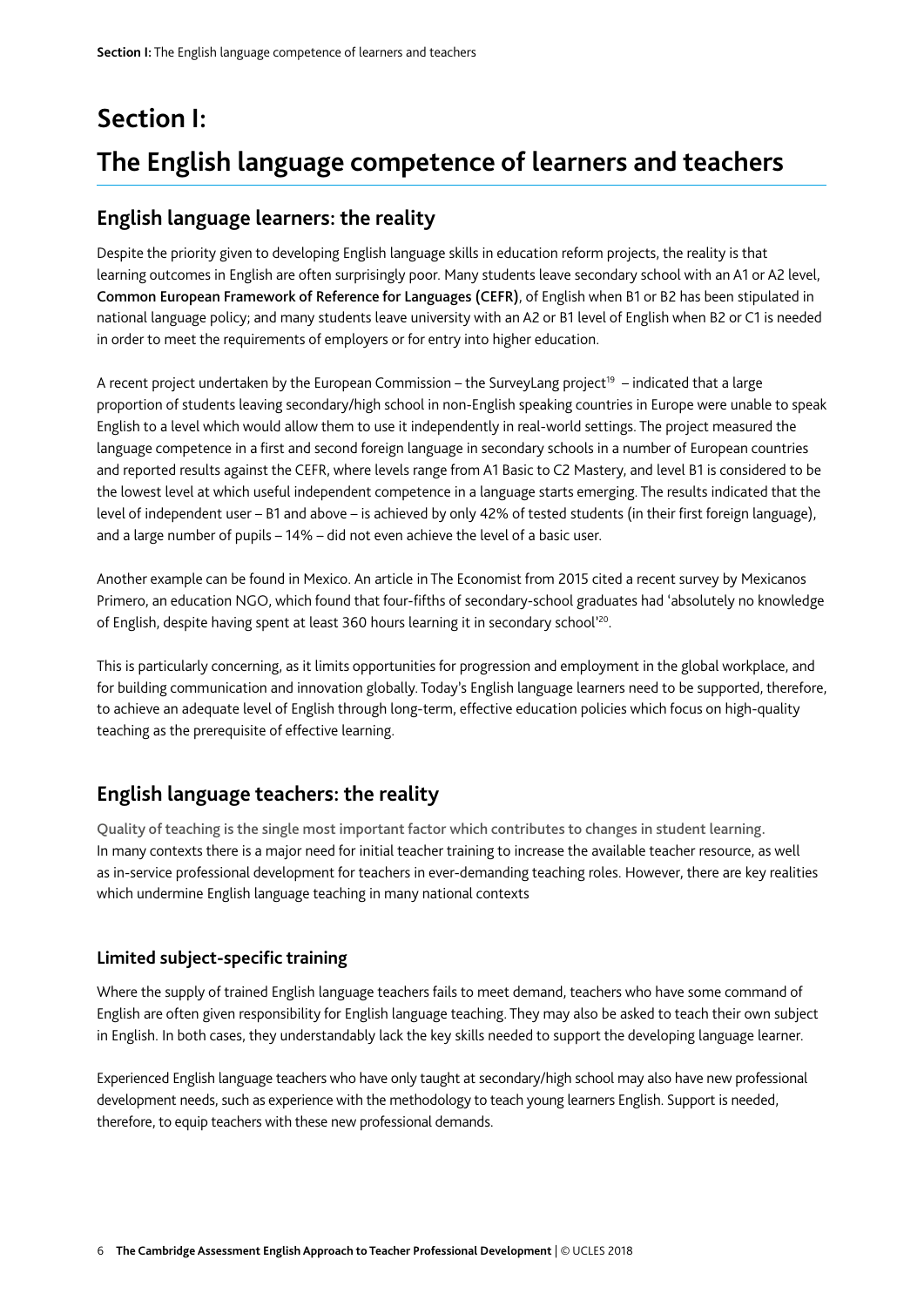#### **Teachers' low level of English**

Many countries worldwide are experiencing a massive shortage of trained English language teachers who speak English at least at an operational level, partly due to shortcomings of teacher training and partly due to the fact that those who are proficient in English are less likely to work in education, as more lucrative jobs from the private sector are often more attractive. The description of this teacher, taken from a classroom observation in a state secondary school<sup>21</sup>, is not unusual: 'The teacher established decent rapport ... [but] was held back by her language ability. She asked many questions but generally answered them herself. Students were given no time for practising language.'

A survey in the Asia-Pacific region, which provided an overview of English in educational practices, reported poor English skills for many teachers<sup>22</sup>. In a different context – Libya – in-depth research on three teachers reported limited uptake of communicative practices, partly because of their own limited language ability<sup>23</sup>. Such examples are evidence of the impact on learners of the low levels of English proficiency in teachers, which is the reality in many educational contexts.

There is increasing awareness of the gap between the language level that Ministries of Education want their teachers to have and the existing reality; there is also increasing awareness of the need to upskill teachers in English, as well as in language teaching methodology. Despite efforts, however, many English language teachers, especially in developing countries and in schools in rural areas, do not speak English at an operational level. Their poor language skills and lack of access to appropriate professional development make it difficult to create an effective learning environment for their students.

One example of addressing the gap between existing and desired levels of English can be found in the ambitious Plan Ceibal in Uruguay, which emerged as a result of the digital gap that existed in Uruguay between the students who didn't have access to technology and those who did. The aim of the project was to provide laptops to students and teachers in primary and secondary schools in Uruguay. An offshoot of the project – Ceibal en Inglés – focused on addressing the lack of specialised teachers of English in state primary schools in the country. The majority of teachers in the project were pedagogically experienced but were not trained to teach English: out of 2,400 state schools in the country, only 145 had English classes taught by trained teachers of English. In the project the class teachers worked via video-conferencing with remote teachers who are fluent in English in delivering English lessons; in the process they also improved their own level of English<sup>24</sup>.

#### **Ineffective learning environment**

Teachers' low level of English often leads to a tendency to use the learners' mother tongue in classes, thus limiting the amount and quality of English input, which is essential for developing learners' English skills. As a result, they tend to create teacher-dominated classroom environments, as this approach allows teachers with limited English proficiency to avoid being pushed out of their linguistic comfort zone<sup>25</sup>.

Teachers' limited English proficiency also limits opportunities for learners to engage in meaningful communication, since the activities chosen by teachers are often drilling of grammar rules, memorising vocabulary in isolation, and reading aloud, which do not give learners opportunities to use English communicatively. Such an approach positions

English as a subject to be taught about, rather than a language to function in.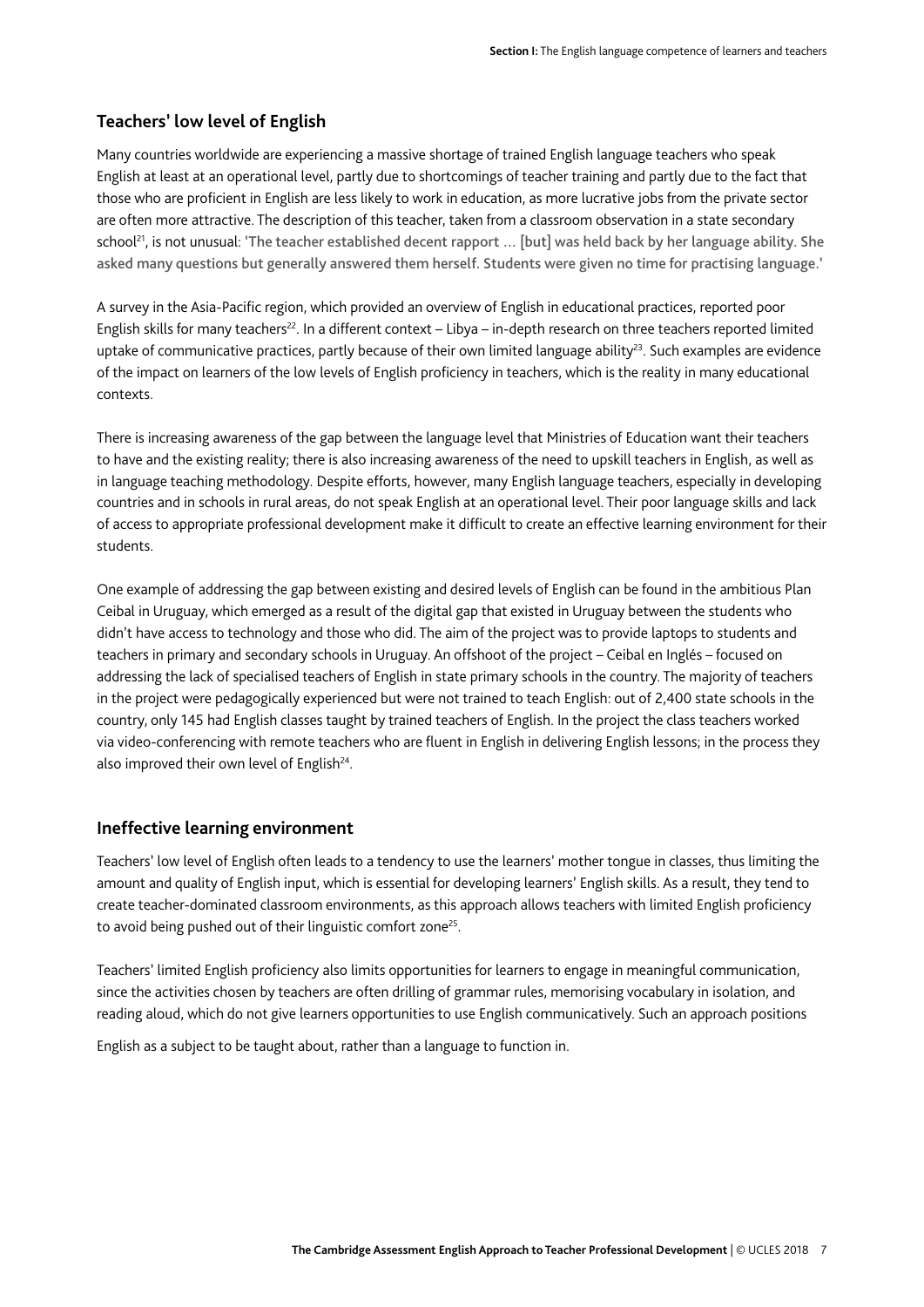#### **Time pressure**

A further reality facing teachers is the lack of time they have for the vast array of responsibilities which underpin their jobs. Cambridge English research in Lebanon, for example, carried out as part of a five-year United States Agency for International Development (USAID) project undertaken to improve educational outcomes in the country, has indicated that the reality of teachers' lives and their responsibilities outside of the classroom cannot be disregarded. In the study, which had over 2,300 participants, 78% of the teachers were women who were unhappy with the time pressure and scheduling of professional development because part of it was outside of school hours and many of them had family responsibilities. So even though they were motivated to learn and develop professionally, the reality was that they had other responsibilities. Limited uptake of professional development because of conflicts with work schedules has also been reported in research carried out by the Organisation for Economic Cooperation and Development (OECD)<sup>26</sup>

#### **Challenging classroom and pedagogical environments**

Feedback from teachers also indicates that they are hindered by factors in their workplace such as large classes with learners at very different English levels, limited access to textbooks and other resources, learner and teacher motivation, teacher beliefs, students'/parents' expectations, and a mismatch between curriculum and assessment. These are fundamental in determining – and at times undermining – the success of teachers' professional development<sup>27</sup>. A telling example comes from of a group of science teachers from Egypt who attended a 12-week course in the United Kingdom. The teachers were unable to implement the new ideas from their professional development programme because of local factors such as large classes, limited resources and resistance from key stakeholders, including students and school management<sup>28</sup>. In another example, a teacher from Cameroon recalls 'teaching a class of 235 students in a classroom meant for 60 students and with fewer than 20 textbooks and temperatures of up to 46 degrees Celsius'29.

Tension between traditional cultural beliefs about 'good' teaching and current approaches can also create a challenging environment for teachers. Research from Libya examined the implementation of a new communicative English language curriculum. It pointed to limited uptake of communicative practices by the three teachers participating in the study, mainly due to the tension between established pedagogical traditions, in which classroom control is seen as a mark of a good teacher, and a communicative approach to language learning which asks teachers of English to adopt roles and behaviours which require them to loosen their control over the classroom'30.

#### **Limited digital competence to use technology for learning**

As a result of the rise in digital technologies in education – the so-called EdTech revolution – learning technologies have seen a tremendous growth within English language teaching. However, English language teachers, both pre-service and inservice, continue to be underequipped in terms of the skills needed to integrate technology into their classroom practice in an appropriate, informed and principled way. Teacher trainers themselves have frequently not received much training in this area, and as a result they understandably don't feel confident or knowledgeable about how to integrate learning technologies into ELT classes<sup>31</sup>.

Providing evidence along similar lines, a report by the OECD noted that two of the most critical skills teachers needs are ICT skills for teaching and the use of new technologies in the workplace<sup>32</sup>. A recent study conducted by Cambridge Assessment English with 377 teachers worldwide confirmed this trend<sup>33</sup>: digital technology was widely recognised as important for contemporary language education (rated as such by 92%). Despite this perceived importance, training to use digital technology was seen as deficient (74% of respondents received training only sometimes, rarely or never). There is a tension, therefore, between the growing trend of digital technologies in education and the reality of current English language teaching practices. This tension, and the need for teachers to receive more support in integrating digital technologies in their teaching, needs to be addressed through professional development. This is especially critical, since the range of development opportunities in this area may be restricted for teachers with limited digital skills as many opportunities for teacher learning are now only accessible online, such as massive open online courses (MOOCs), blogs, and courses.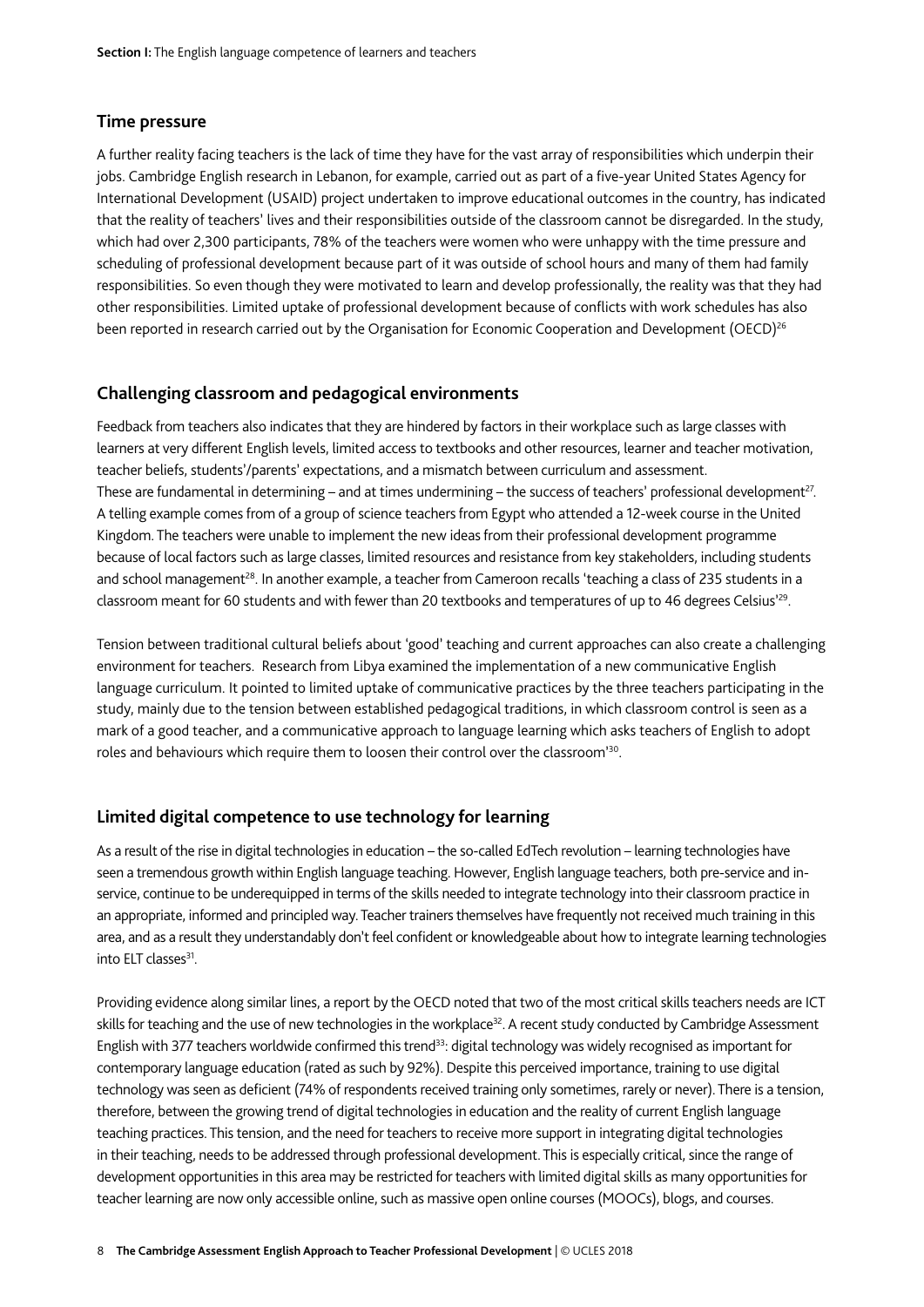#### **Native-speaker vs non-native speaker teachers**

Finally, part of the reality of language teaching is an assumption made by some decision-makers that native speakers of English are better teachers than non-native speakers of English. Up to 70% of all jobs advertised on tefl.com – the biggest job search engine for English teachers – are for native speaking teachers of English<sup>34</sup>. This is based on the myth that only native teachers can provide a good language model for learners, which disregards the fact that language proficiency is just one element of English language teaching, alongside sound pedagogic competence and experience. What is important, therefore, is not whether a teacher is a native speaker of English, but that a teacher is proficient enough to provide an appropriate language model and have the pedagogic competence to teach the language. As David Crystal put it: 'All sorts of people are fluent, but only a tiny proportion of them are sufficiently aware of the structure of the language that they know how to teach it<sup>135</sup>.

## **The need for high-quality English teaching and meaningful professional development**

Quality of teaching is the single most important factor that contributes to changes in student learning. As a recent report by UNESCO noted: 'An education system is only as good as its teachers.'36 Professional development needs to address the reality of teachers' worlds and the actual needs of teachers to help them get to where they need to be in order to support learning. The consequence of not addressing this will have broader implications for equity and widening gaps in society.

#### **What is professional development?**

Professional development for teachers (both pre-service and in-service) typically aims to introduce new tools or skills or update existing skills. It is seen as an essential aspect of the teachers' profession. As the European Commission states: 'Teaching competencies are … complex combinations of knowledge, skills,understanding, values and attitudes, leading to effective action in situations. The range and complexity of competencies required for teaching in actual societies is so great that any one individual is unlikely to have them all, nor to have developed them all to the same high degree...

Teachers' continuous professional development is, thus, highly relevant both for improving educational performance and effectiveness and for enhancing teachers' commitment.'37 A further aspect of professional development of English teachers is the need for teachers to have the knowledge and skills to understand and implement the curriculum, related learning materials and assessments. Without professional development focusing on the curriculummaterials-assessment system, moves to improve English language competence are unlikely to succeed.

Supporting teacher professional development – and therefore quality of teaching – at all stages of a teacher's developmental journey is a key factor in improving student learning. Professional development needs to be a systemic career-long process, as illustrated in the constructed examples below: 'In order to become the best teacher I can, I need to feel confident I have a plan in place to develop my professional skills efficiently and appropriately.'

'I am a good English language teacher and the demand for top-quality teaching is high – but nothing stands still, the bar keeps going up, and my skills have to keep improving.'

'I am a qualified English teacher, and I just started a job at a secondary school in my country, but my English isn't good enough. I need to be able to improve both my English and my teaching skills in English.'

'I graduated from the Faculty of Economics at my university, and now I am employed to teach English becauseI speak excellent English, but I need to get some professional training specific to teaching English to help me with doing my job.'38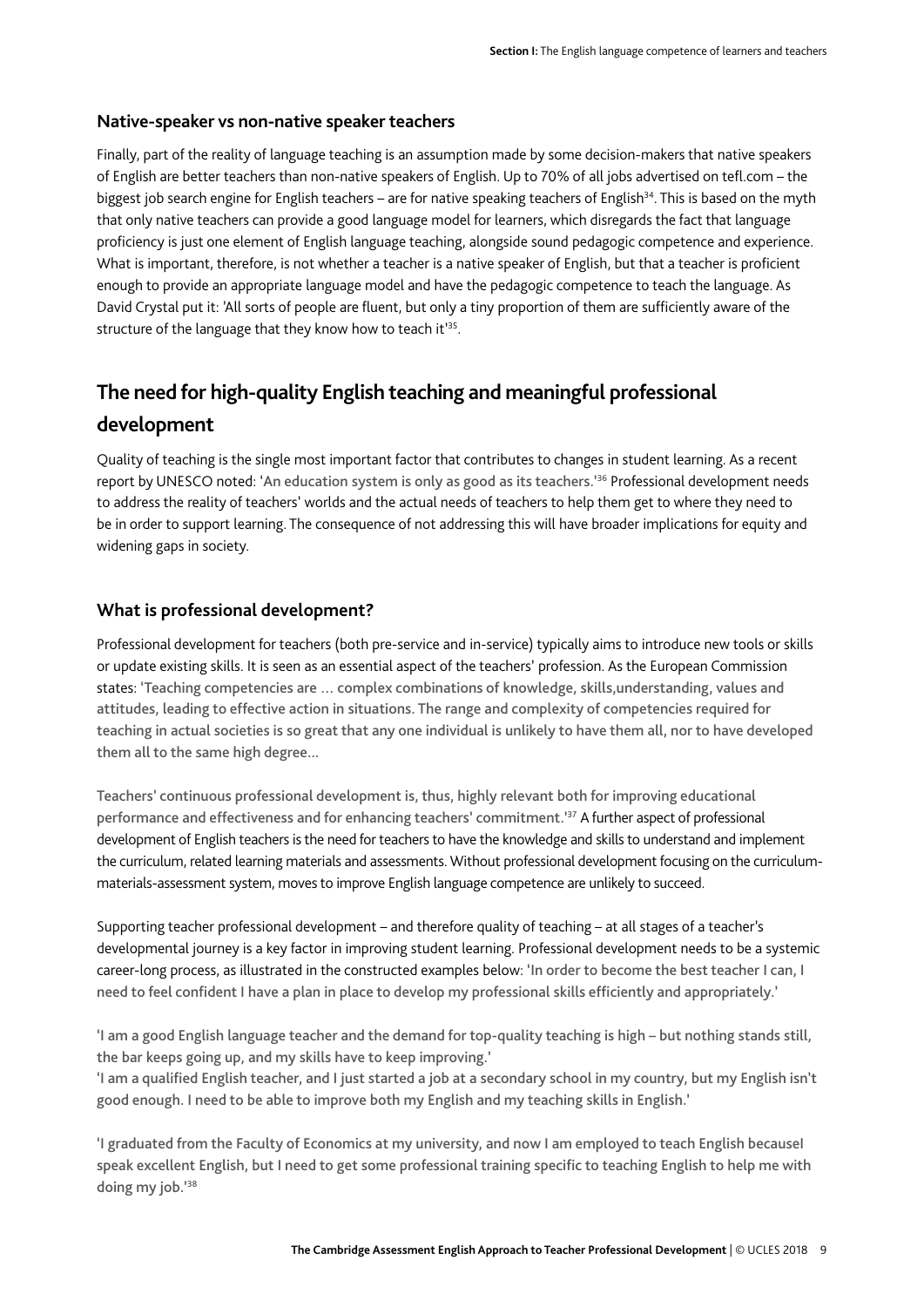Professional development can be provided in many ways, ranging from conventional qualifications, courses and workshops to 'grassroots-based' approaches which involve teacher collaboration, mentoring and support networks. All of these approaches have been shown to have a positive impact on teacher professional development<sup>39</sup>.

A recent survey focused on K-12 faculty in the USA and showed that professional development was the teacher's second most important channel for gaining information (behind only textbooks), with 58% of respondents accessing information from professional development opportunities<sup>40</sup>.

#### **Impact of effective professional development**

In today's world teachers need to constantly innovate and adapt. Supported by professional development, they need the knowledge and skills to be flexible and reflective professionals who respond to the needs of 21<sup>st</sup>-century students. In the words of a teacher from a Cambridge English professional development project: 'We all need a refresher in whatever profession we are in, but teachers perhaps face some of the greatest challenges right now as they are using curricula based on an education system which is 200 years old and which is not suitable for students of the 21<sup>st</sup> century, so this makes the importance of training and professional development so much more important.

Teachers need to be able to analyse what they do or use in the classroom and see if it is actually of any value to students who are obviously so different than they were as students, but to be able to do this teachers need to stay up to date and if they do not self-develop it is impossible to be able to provide the best service possible to their students or prepare them adequately for the future that lies ahead.<sup>141</sup>

Effective teacher professional development leads to improved teaching and, in turn, to improved learning. It holds potential benefits both at the micro-level (teachers' practices and students' learning) and at the macro-level (affecting the educational system as a whole).

Teachers are 'at the front line of education delivery, [and they] face the increasing weight of demands and expectations. They need – and deserve – to be equipped to be as effective as possible<sup>'42</sup>.

Research also indicates that institutions need to better balance costs and benefits of professional development against supply and demand, in order to maximise its impact. For example, in the Training and Learning International Survey (TALIS) carried out by OECD, some activities, such as qualification programmes, and individual and collaborative research, were perceived by teachers to have the highest impact, and yet relatively few teachers participated in them. In contrast, professional development activities which were considered least effective, such as one-off education conferences and seminars, had relatively higher participation rates<sup>43</sup>. Interestingly, such one-off professional development activities are often preferred by teachers over other activities involving coaching, mentoring, peer collaboration, possibly because they often offer practical teaching tips and a welcome break from the day-to-day classroom routine44.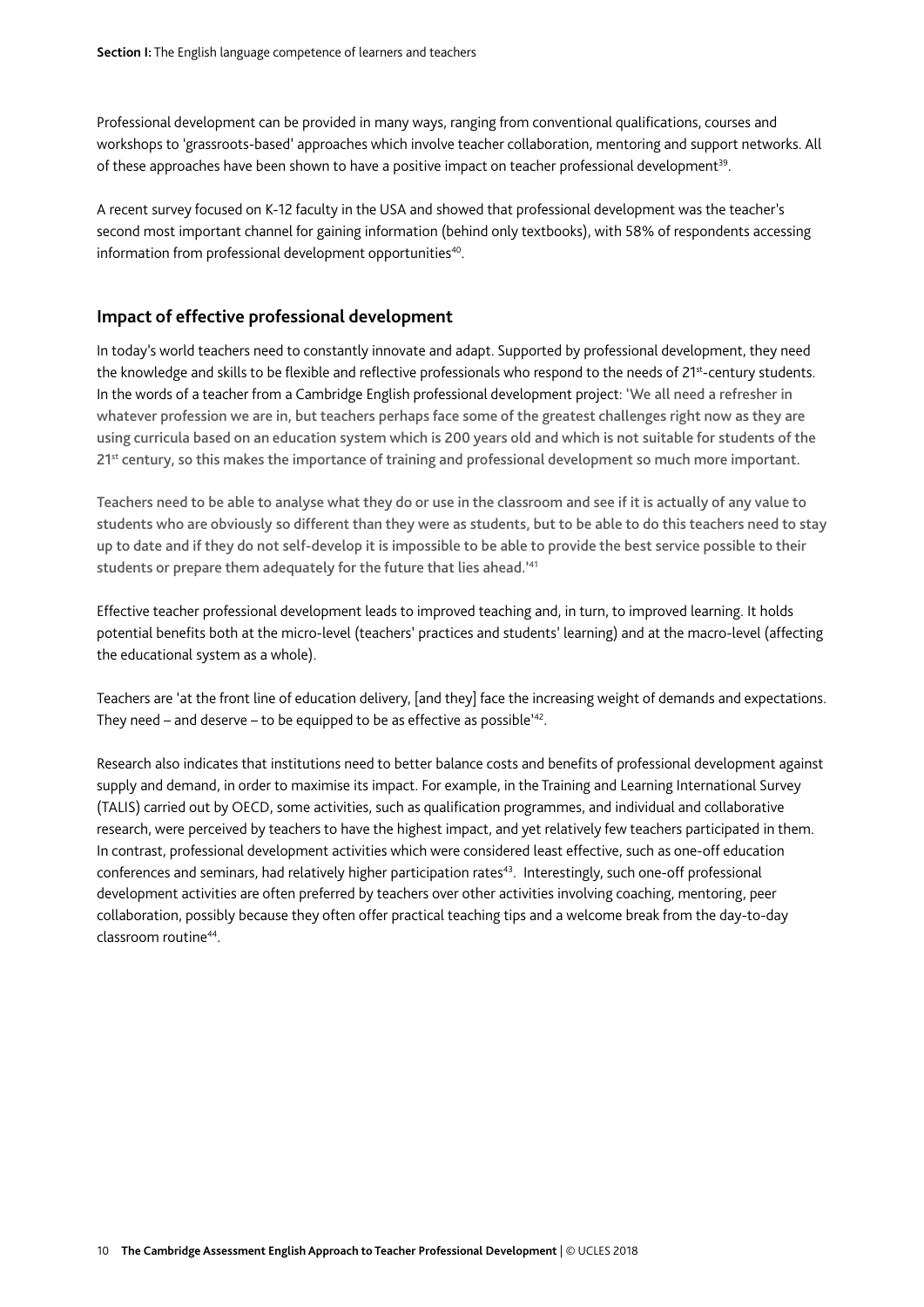## **Section II: Key features of successful English language teaching professional development programmes**

## **What makes professional development programmes succeed or fail?**

In many contexts professional development is difficult to implement. A number of inhibitors and challenges have been found to limit the impact of professional development programmes, the most common of which are:

- *A top-down centrally-mandated* approach which limits teacher choice about areas of development. Professional development events which are compulsory could be seen by teachers as irrelevant to their needs, and research indicates that teachers who have limited choice are less satisfied with their professional development than teachers who do have some choice<sup>45</sup>.
- An approach to professional development that views *teachers as passive recipients* of information which will 'fix' their weaknesses. Research has indicated that a didactic model in which facilitators simply tell teachers what to do, or provide materials without giving teachers opportunities to develop skills and inquire into their impact on pupil learning, has limited impact and fails to produce long-term positive change<sup>46</sup>.
- A *'one-size fits all' approach* which fails to differentiate professional development according to teachers' prior levels of practice and knowledge, and fails to integrate it into teachers' personal and cultural context and practice. Even though such an approach is the most efficient from a pragmatic perspective, it does not adequately address individual teachers' needs; it is 'cost-effective but not pedagogically productive'47.
- Failure to address the *teaching curricula assessment link* and the role of professional development within wideranging educational reform. The early introduction of English in compulsory education and simply increasing the number of instruction hours in English won't necessarily improve standards. In most cases where educational reform fails, there is a lack of coordination between the intentions of the curriculum, the focus of teacher training and assessment realities<sup>48</sup>.
- *Management factors* associated with the challenges of large-scale programme implementation on a regional or national level. Limited monitoring and assessment of the impact of professional development programmes, over-ambitious goals and unrealistic expectations that training alone without follow-up support will lead to substantial change set up a programme for failure<sup>49</sup>.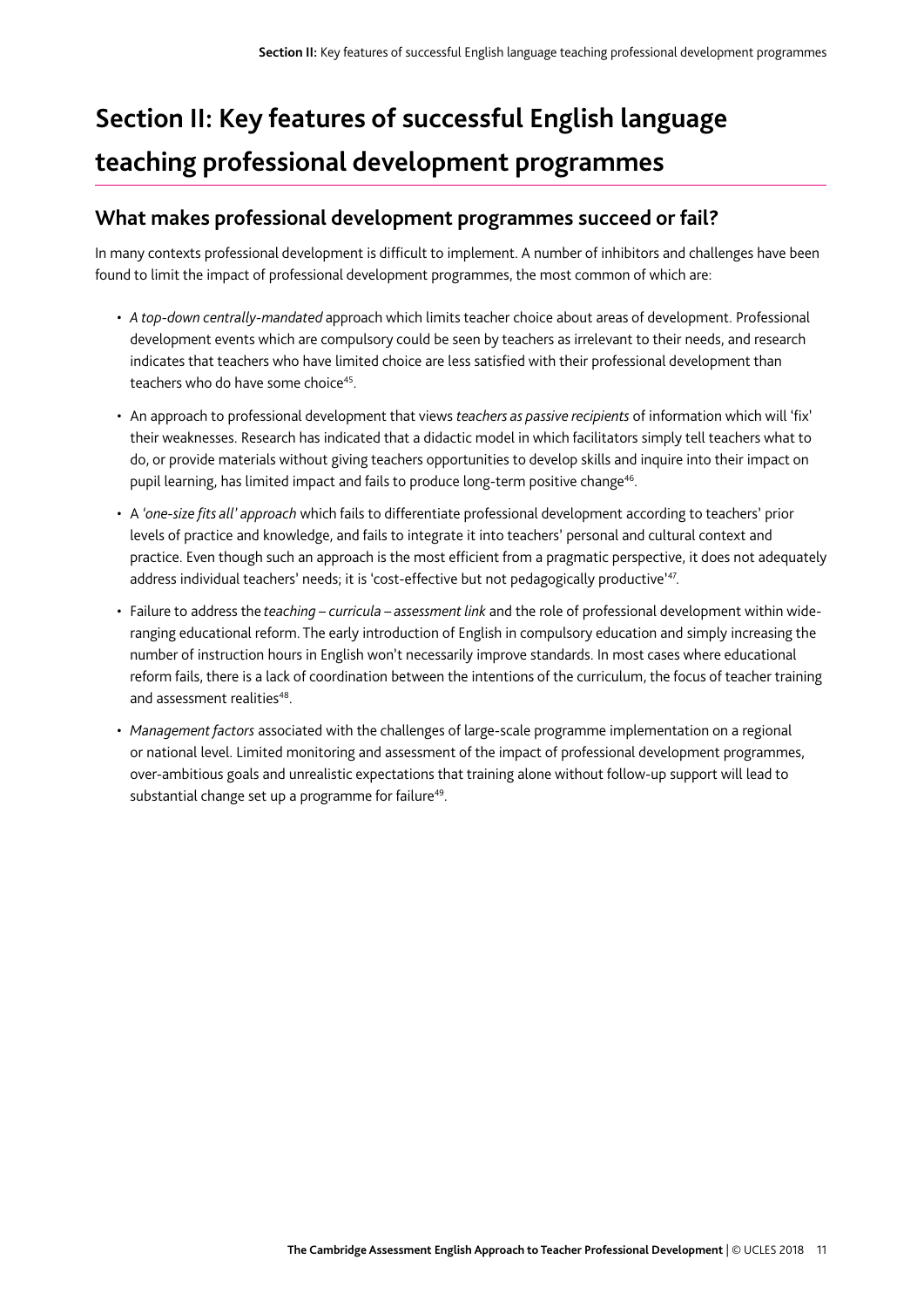### **Ten key features of successful professional development programmes**

Successful professional development needs to place teachers' and students' needs at the heart of the process and to address a range of factors, at both the individual and context level.

#### **1. Localised and context-specific**

There is no 'one-size fits all' professional development programme which works in all contexts; what works in one context may be less effective in another. Professional development, therefore, needs to be localised to the specific context and to take account of the characteristics of the educational system and cultural context in which the teachers work. Programmes need to avoid methodological prescriptivism and should expose teachers to options and opportunities for deliberate focused practice which would help them develop and build on existing knowledge and skills which they can use in their individual context.

#### **2. Growth mind-set**

Professional development needs to be positioned not as an intervention which seeks to 'fix' teachers' weaknesses in knowledge and practices, but as a development approach which values teachers' existing knowledge and skills and uses these as the basis for further learning. Professional learning will be most effective when it adopts a 'broaden-andbuild' approach to development which focuses on teachers' strengths and not weaknesses<sup>50</sup>. Successful professional development with aspirations for long-term positive change needs to build on teachers' prior experience and make useful connections between what teachers already know and new ideas.

#### **3. Relevant, differentiated and supported**

Programmes need to provide different entry points into the development programme and opportunities to recognise differences between individual teachers and their starting points<sup>51</sup>. Successful professional development needs to be relevant to and integrated into the daily professional life of the teacher, and should be situated in 'schools and classrooms and not in training rooms'52. Programmes need to be supported over time to increase the level of teacher participation, for example by providing teachers with scheduled time to take part in development activities or through financial support and/or reduced teaching load<sup>53</sup>.

#### **4. Bottom-up/top-down synergy**

Teachers are the interface between top-down policy requirements and the bottom-up needs of their students. As that interface, they need to be involved in decisions about the content and process of their professional development, and they need expert support and leadership, so that their professional development explicitly builds on their role and professional needs. A top-down approach which limits teachers' choice about areas of development often has minimal impact on what happens to teachers' behaviour in the classroom. Research indicates that teachers who have limited choice are typically less satisfied with their professional development than teachers who do have some choice and a didactic model in which facilitators simply tell teachers what to do has limited impact<sup>54</sup>.

#### **5. Reflection and critical engagement**

Reflection and critical engagement with the ideas and experiences which teachers encounter during and beyond specific professional development experiences should underpin professional development. Mastery in a skill is gained only partly through deliberate and focused practice; in order to develop, mastery needs to be supported by feedback and reflection<sup>55</sup>. So, programmes need to offer opportunities for reflection and learning from experience through critically engaging with the teachers' own and others' beliefs, with theories of learning and practice, and through opportunities to challenge these in a non-threatening way. Time needs to be systematically built into professional development opportunities allowing teachers to reflect on their professional development, in both individual and social contexts with peers, tutors and mentors<sup>56</sup>.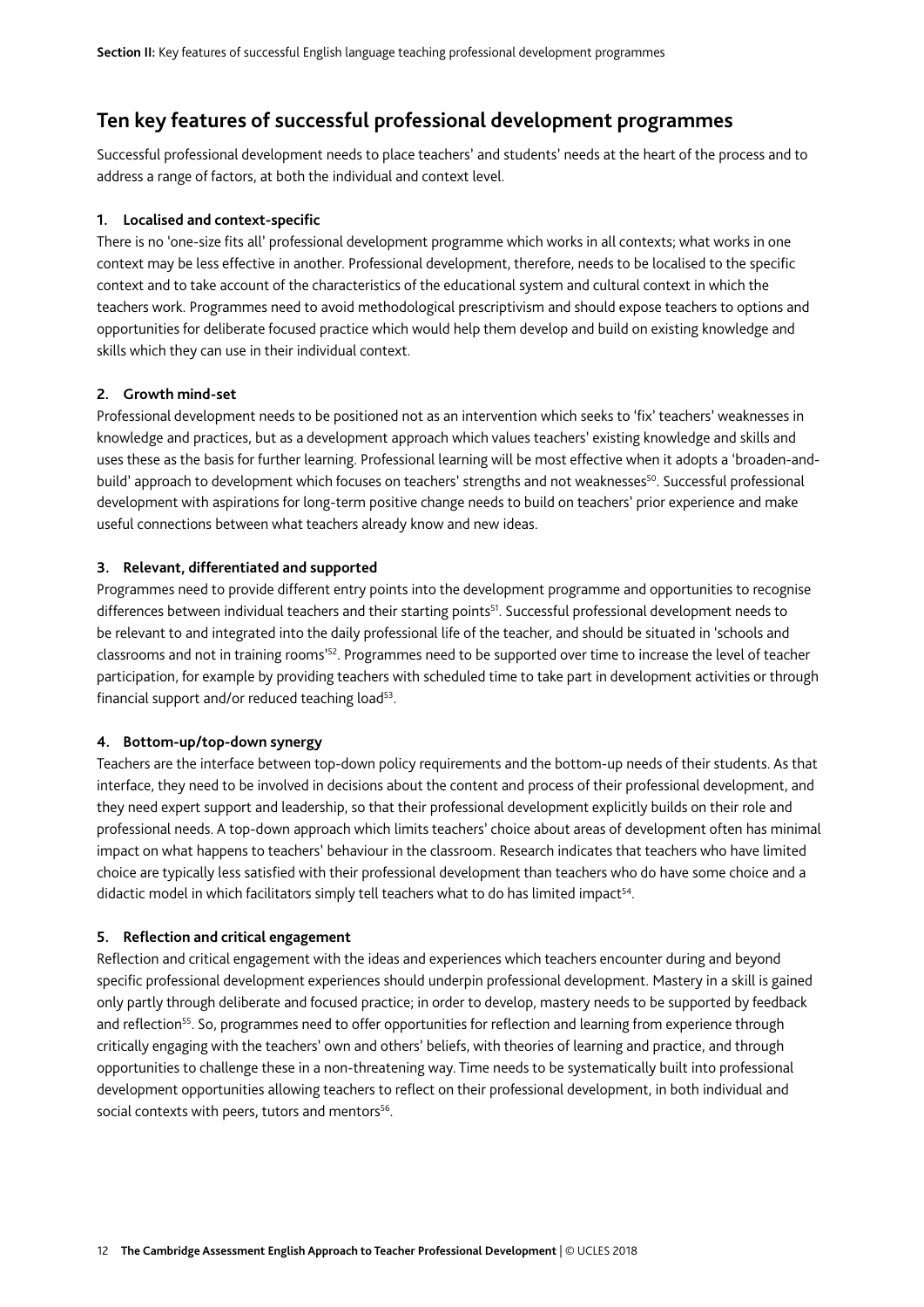#### **6. Collaboration and mentoring**

Learning is a social endeavour, and therefore development programmes which include peer collaboration and expert mentoring as essential components of professional learning stand to offer the most benefits for teachers' professional growth. Experts with relevant knowledge need to support teachers with initiatives to collaborate within schools and across schools as they go through professional development, such as reading groups, reflection groups, professional learning communities and collaborative materials development. Learning gains from programmes are most pronounced where teachers work as a team and participate in collaborative professional learning with peers and/or mentors<sup>57</sup>.

#### **7. Theory and practice**

Professional programmes should develop theoretical and practical knowledge in an integrated manner. Teachers should experience theory in a way that relates to practice. For example, teachers should consider the implications of theory (e.g. second language acquisition theory) for practice and they should evaluate theories in the light of their own and others' practices. A theory/practice integration could be established through supporting teachers in conducting classroom-based research either individually or collaboratively in teams. If professional development is not integrated into the teachers' practical context, it will most likely not change classroom habits and practice.

#### **8. Range of competencies**

Development of a range of competencies through focused practice is essential for a successful programme of professional development. Teaching English involves a spectrum of competencies, including advanced competence in English, subject matter knowledge (e.g. how to teach reading, how to assess learning), practical methodological skills (e.g. using digital resources, classroom management), and competence in broader issues (e.g. context of teaching, teacher beliefs). Contemporary approaches to assessment, which stress the importance of integrating learning and assessment, also need to form part of a successful programme<sup>58</sup>. Language teaching is a unique case within teaching in general, because both knowledge *of* the language and knowledge *about* the language are essential. Research indicates that the development of one competence could have a positive impact on another competence; for example, upskilling teachers in English has been found to have a positive impact on their pedagogical competence as well, if the language content is drawn from good practice classroom examples<sup>59</sup>.

#### **9. Integration of teaching, curricula and assessment**

Successful professional development programmes need to adopt a long-term, sustained and systematic approach which moves away from a 'one-off, one-day' model and ensures coordination between the curriculum, teacher training and the assessment practices of the educational system. Programmes need to consider a long-term programme of support and engagement, including peer support and alignment between the various components of the programme. Scalability of long-term programmes which integrate teaching, curricula and assessment is a further essential component to be considered<sup>60</sup>.

#### **10. Observable, realistic and efficient outcomes**

Programmes need to provide clarity about learning progression during the development programme, including a baseline of starting points and next steps. Programmes which are aligned to a developmental framework can support observable, measurable progress towards a goal. Not all professional development has equal impact, and outcomes could be most efficient if programmes are built on the types of activities which have the biggest impact, such as qualification programmes and individual and collaborative research<sup>61</sup>.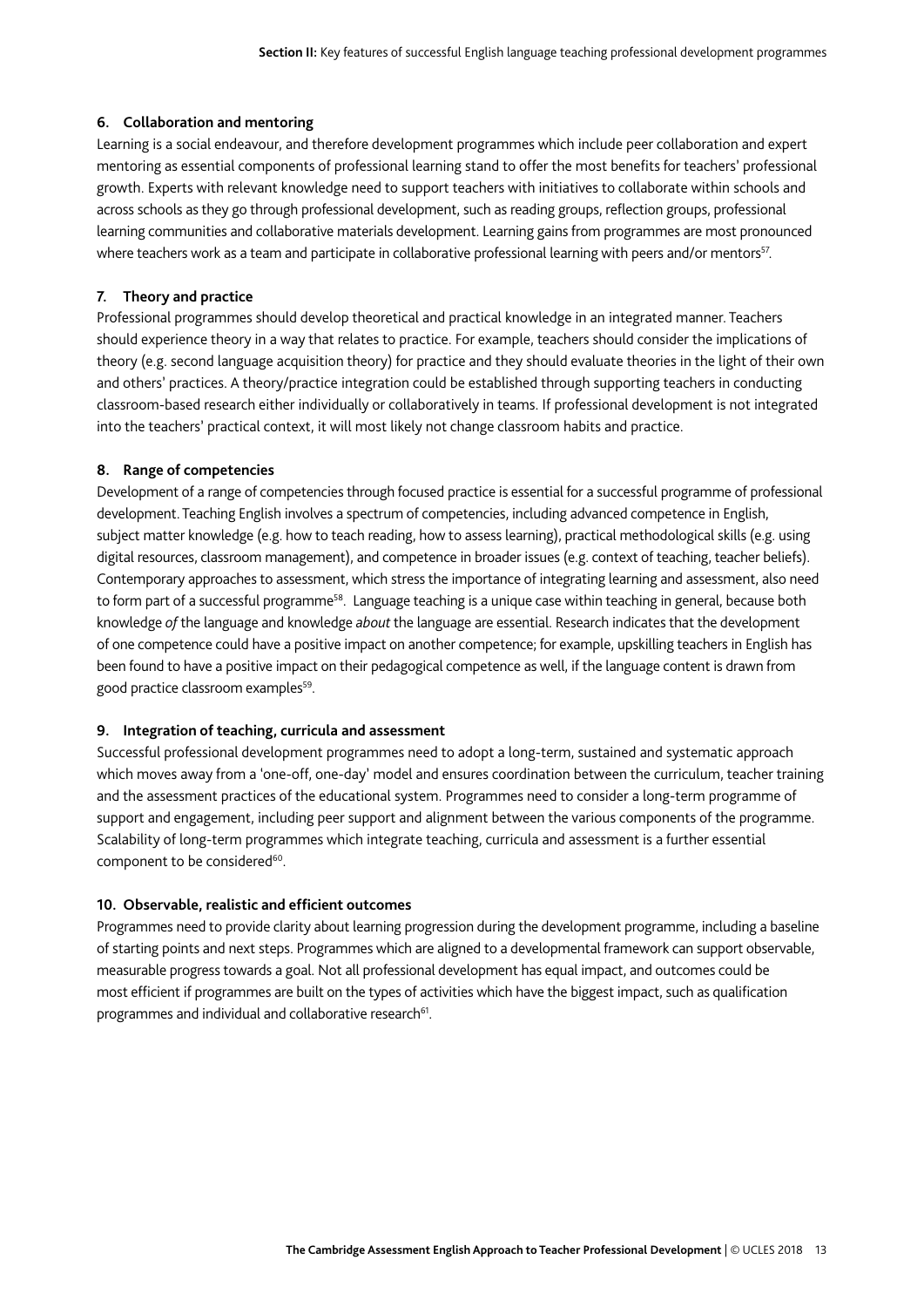## **Section III: Supporting sustainable professional development: A systematic approach**

Building on a long tradition of practice-based teacher training which began at International House London in 1962, Cambridge English has played a key role in the increasing professionalisation of English language teaching<sup>62</sup>. For decades we have been working with teachers, gathering insights and providing solutions. Our interactions with teachers have provided us with unique insights into the gaps in teachers' knowledge and skills, the need for even experienced teachers to revisit, refresh and extend their classroom practice, and the need for frameworks to help teachers and trainers engage with professional development as a systemic career-long process.

The Cambridge English philosophy which underlies professional development for teachers aims to promote the principles of good practice discussed in Section II, while taking into account key educational trends and the realities which English language teachers face, such as inadequate or limited subject-specific training, teachers' low levels of English, ineffective learning environments, time pressure and limited experience using technology for learning.

Our offer for teachers' professional development is two-fold. In one strand, we have developed three frameworks, which provide a systematic description of the knowledge and skills which teachers and teacher trainers need, and which serve as useful diagnostic tools. There are two frameworks for teachers: the Cambridge English Teaching Framework and the Cambridge English Digital Framework for Teachers, and one framework for teacher trainers: the Cambridge English Trainer Framework. The frameworks are definitions of expertise, measurable outcomes and greater accountability, and as such contribute to the professionalisation of English language teaching. They are, in addition, opportunities for teachers to take control of their own development priorities<sup>63</sup>.

In the second strand, we have formal Cambridge English courses and qualifications for teachers and teacher trainers, as well as open access online programmes, which can be used to help with teachers' professional development.

These two strands work in a complementary fashion, alongside online and print resources for teachers, to provide a systematic approach to continuous professional development.

#### **Fig.1:** *Cambridge English professional development for teachers.*

They also embody the concept of 'just-in-time learning'64 since they provide easy and flexible access to up-to-date conceptualisations of relevant competencies, which creates higher levels of engagement leading to better learning.

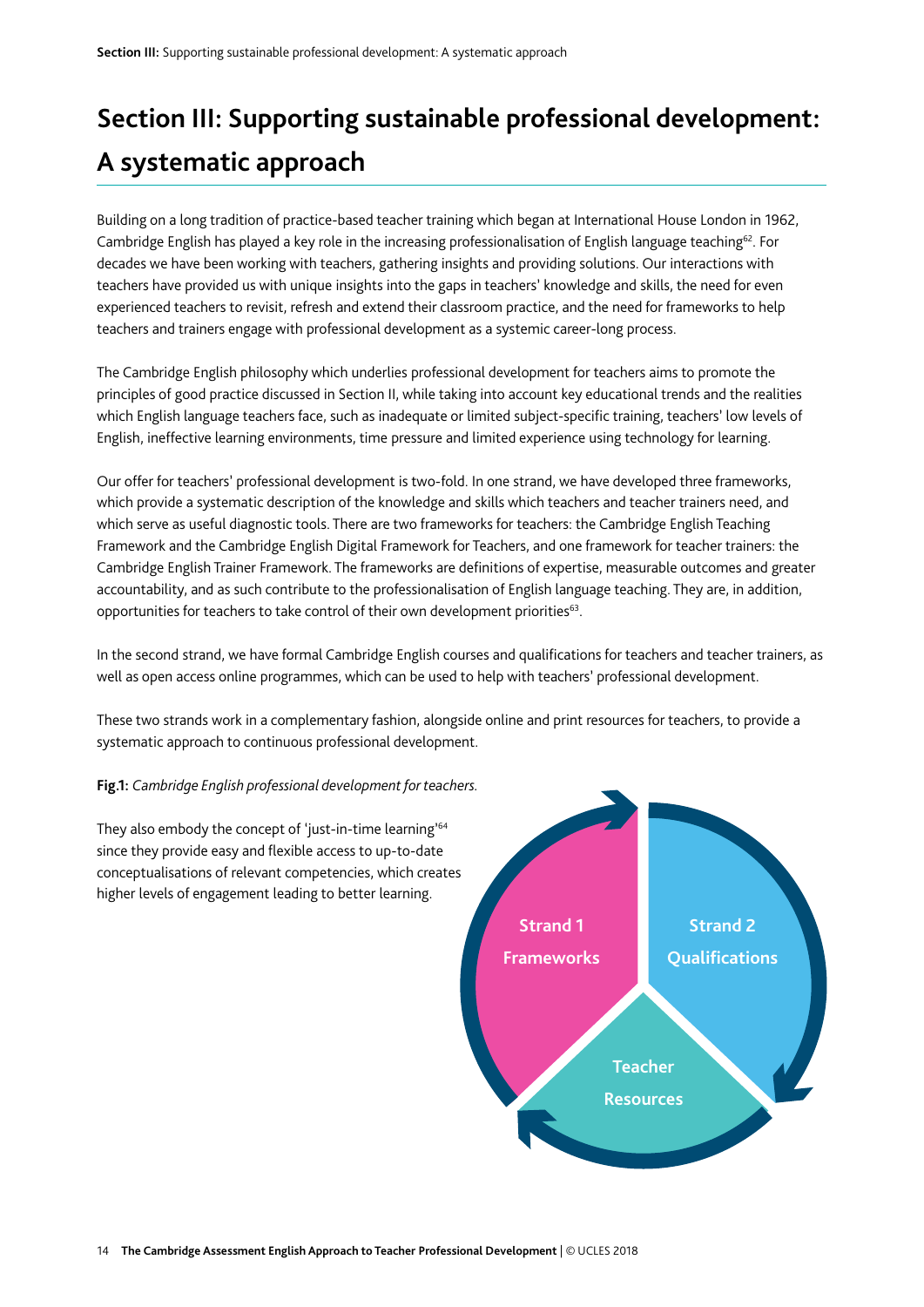### **Strand 1: Frameworks**

#### **Cambridge English Teaching Framework**

The best learning outcomes depend on high-quality teaching and training. Knowing how to develop professional skills efficiently and appropriately is the key to success for teachers and the institutions they teach in. However, teachers often lack well defined ways of improving both their pedagogic knowledge and their classroom practice. The experience accumulated at Cambridge English through running worldwide courses for teachers, and the evidence collected about teachers' knowledge, skills and classroom practice at different stages of their career and in different contexts around the world, gives us valuable insights into how learners learn and how effective teachers teach. This insight and evidence is the foundation for the Cambridge English Teaching Framework.

The overall aim of the Framework is to define effective teaching, broadly around three linked areas: what teachers need to know, what teachers should be able to do in putting that knowledge into practice, and the resources and tools teachers use. The resulting Framework describes a system of competencies over four stages of a teacher's career development, and five categories of knowledge and skills at each stage:

- Learning and the Learner
- Teaching, Learning and Assessment
- Language Ability
- Language Knowledge and Awareness
- Professional Development and Values.

The Framework is further broken down into sub-categories and competency statements, which can be seen in detail online at www.cambridgeenglish.org/teaching-english/cambridge-english-teaching-framework

The Framework is a *profiling grid*, rather than a performance assessment tool, and is intended to show stages of a teacher's development at any one point in time, rather than provide a description of a 'good teacher'. This approach recognises that a teacher's development might be uneven across competencies. As their professional needs change, the Framework will help teachers to identify their development priorities.

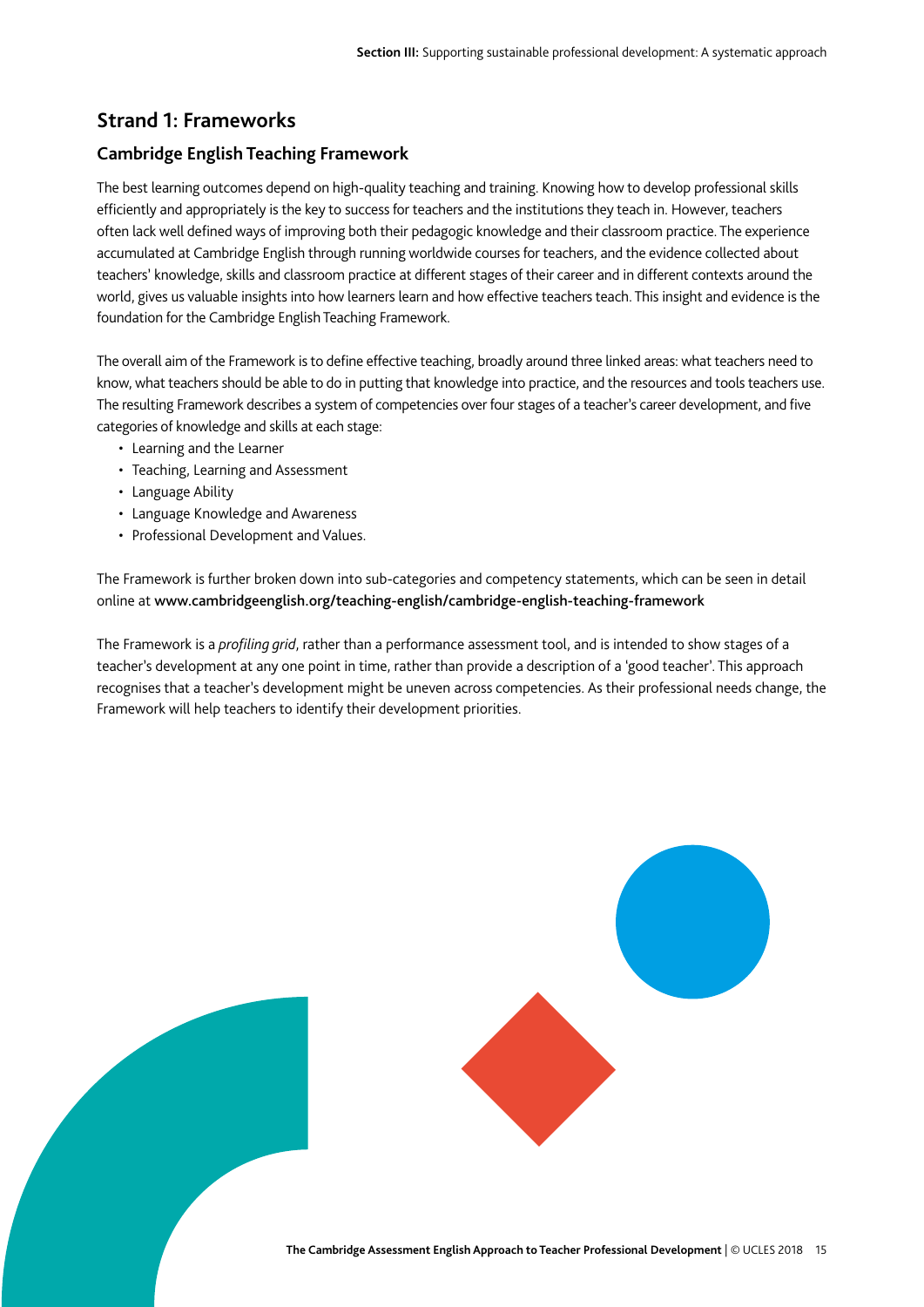| Expert            | . Consistently demonstrates this understanding when<br>· Has a sophisticated understanding of<br>language-learning concepts.<br>planning and teaching. | . Has a sophisticated understanding of key principles<br>individualised assessment procedures consistently<br>lessons with a thorough understanding of learners'<br>needs, using a comprehensive range of teaching<br>Can plan and deliver detailed and sophisticated<br>Can design a range of effective tests and use<br>of teaching, learning and assessment<br>to support and promote learning.<br>techniques. | Uses a wide range of classroom language which is<br>· Provides accurate examples of language points<br>consistently accurate throughout the lesson.<br>taught at A1-C2 levels. | · Can answer most learner questions in detail with<br>. Has sophisticated knowledge of key terms for<br>minimal use of reference materials.<br>describing language. | colleagues and is highly committed to professional<br>. Is highly aware of own strengths and weaknesses,<br>and actively supports the development of other<br>Consistently reflects critically, observes other<br>development.<br>teachers. |
|-------------------|--------------------------------------------------------------------------------------------------------------------------------------------------------|-------------------------------------------------------------------------------------------------------------------------------------------------------------------------------------------------------------------------------------------------------------------------------------------------------------------------------------------------------------------------------------------------------------------|--------------------------------------------------------------------------------------------------------------------------------------------------------------------------------|---------------------------------------------------------------------------------------------------------------------------------------------------------------------|---------------------------------------------------------------------------------------------------------------------------------------------------------------------------------------------------------------------------------------------|
| Proficient        | . Has a good understanding of many language-learning<br>· Frequently demonstrates this understanding when<br>planning and teaching.<br>concepts.       | awareness of learners' needs, using a wide range of<br>assessment procedures to support and promote<br>. Can plan and deliver detailed lessons with good<br>. Has a good understanding of key principles of<br>· Can design effective tests and use a range of<br>teaching, learning and assessment<br>teaching techniques.<br>learning.                                                                          | · Provides accurate examples of language points taught<br>• Uses classroom language which is consistently<br>accurate throughout the lesson.<br>at A1, A2, B1 and B2 levels.   | . Has good knowledge of key terms for describing<br>• Can answer most learner questions with<br>minimal use of reference materials.<br>language.                    | · Can reflect critically and actively seeks feedback.<br>· Can identify own strengths and weaknesses as a<br>teacher, and can support other teachers.                                                                                       |
| <b>Developing</b> | . Has a reasonable understanding of many<br>understanding when planning and<br>language-learning concepts.<br>• Demonstrates some of this<br>teaching. | . Has a reasonable understanding of many<br>number of different teaching techniques<br>. Can plan and deliver lessons with some<br>key principles of teaching, learning and<br>assessment procedures to support and<br>· Can design simple tests and use some<br>awareness of learners' needs, using a<br>learning.<br>assessment<br>promote                                                                      | · Uses classroom language which is mostly<br>· Provides accurate examples of language<br>points taught at A1, A2 and B1 levels.<br>accurate.                                   | · Can answer most learner questions with<br>· Has reasonable knowledge of many key<br>the help of reference materials.<br>describing language.<br>terms for         | Can reflect on a lesson without guidance<br>· Can self-assess own needs and identify<br>and respond positively to feedback.<br>some areas for improvement.                                                                                  |
| Foundation        | . Has a basic understanding of some<br>understanding when planning and<br>language-learning concepts.<br>• Demonstrates a little of this<br>teaching.  | . Can plan and deliver simple lessons with<br>. Has a basic understanding of some key<br>assessment procedures to support and<br>a basic awareness of learners' needs,<br>principles of teaching, learning and<br>. Can use available tests and basic<br>using core teaching techniques<br>promote learning.<br>assessment.                                                                                       | · Provides accurate examples of language<br>· Uses basic classroom language which is<br>points taught at A1 and A2 levels.<br>mostly accurate.                                 | · Can answer simple learner questions with<br>· Is aware of some key terms for describing<br>the help of reference materials.<br>language.                          | · Requires guidance in self-assessing own<br>Can reflect on a lesson with guidance<br>and learn from feedback.<br>needs.                                                                                                                    |
|                   | Learning and the<br>Learner                                                                                                                            | and Assessment<br>Teaching,<br>Learning                                                                                                                                                                                                                                                                                                                                                                           | Language Ability                                                                                                                                                               | and Awareness<br>Knowledge<br>Language                                                                                                                              | <b>Development</b><br>Professional<br>and Values                                                                                                                                                                                            |

**Knowledge and Skills**

Fig.2 Cambridge English Teaching Framework

Fig.2 Cambridge English Teaching Framework

**Four stages of Teacher development**

Four stages of Teacher development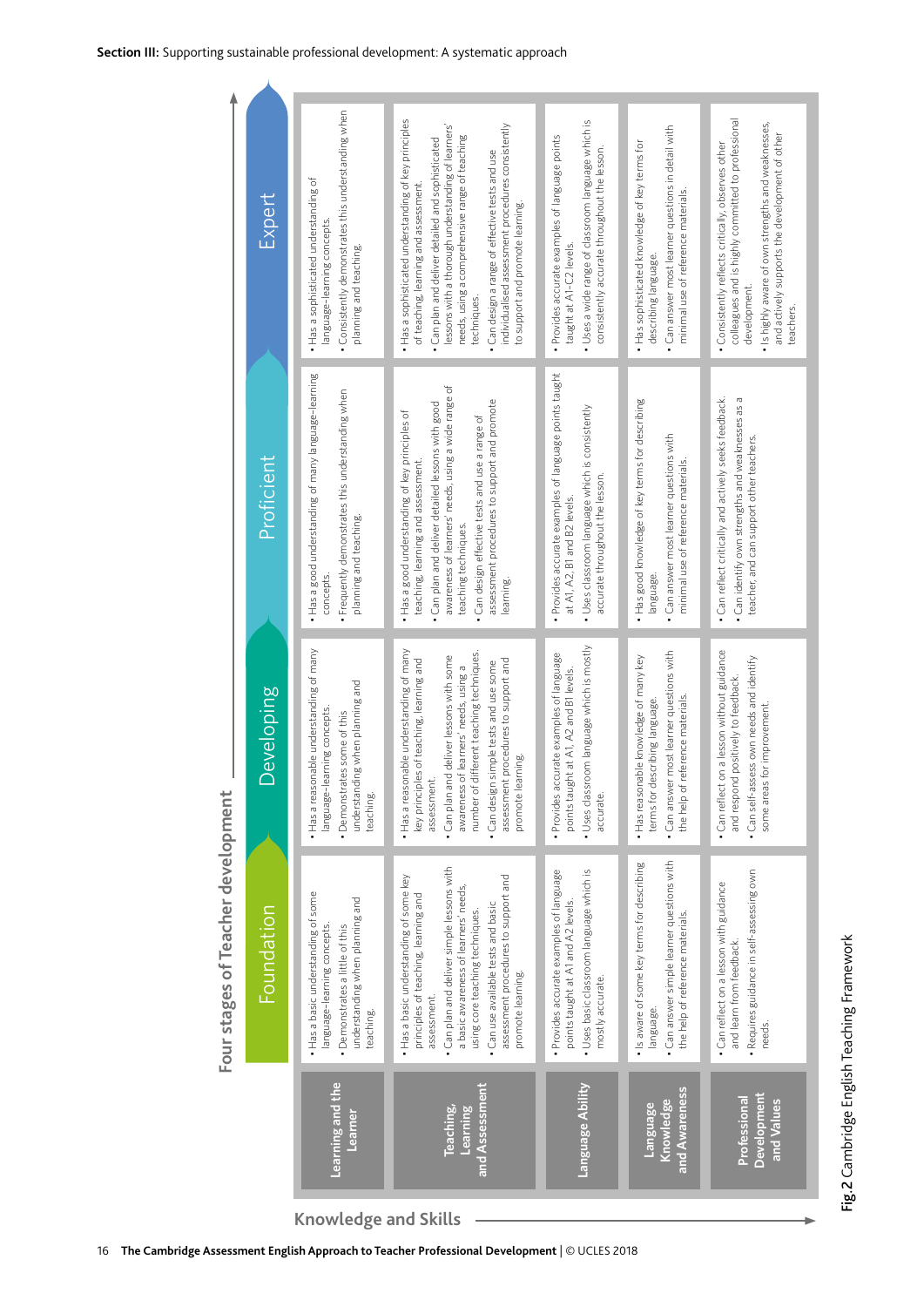Teachers and trainers can assess (or self-assess) competencies against the Framework by using an online 'Tracker' tool, which assists teachers in 'tracking' their position on the framework. Through a series of guided questions, teachers are given a suggested development stage in each of the five categories of the framework. The tool then produces a personalised and printable profile of the teacher's strengths and weaknesses in the form of a bar graph, such as the one shown in Fig.3 below, which also suggests areas for development and guides the design and selection of future study and training components.

In the words of a teacher trainer working with the Tracker and Framework: 'Never until now could teachers of English evaluate their competencies in the various pedagogical aspects vital for any teacher. The teachers who are presented with this project react very positively to this aspect of the programme as they have never been able to do this and the Framework clearly shows them where they are on a map which is easy to understand. …

The fact that teachers can see what their needs are first is the best way to address this as they will feel that they are not wasting time doing something that they already know or is of no interest to them.'65



**Fig.3:** Individual teacher profile produced by the online tracker tool https://tracker.cambridgeenglish.org/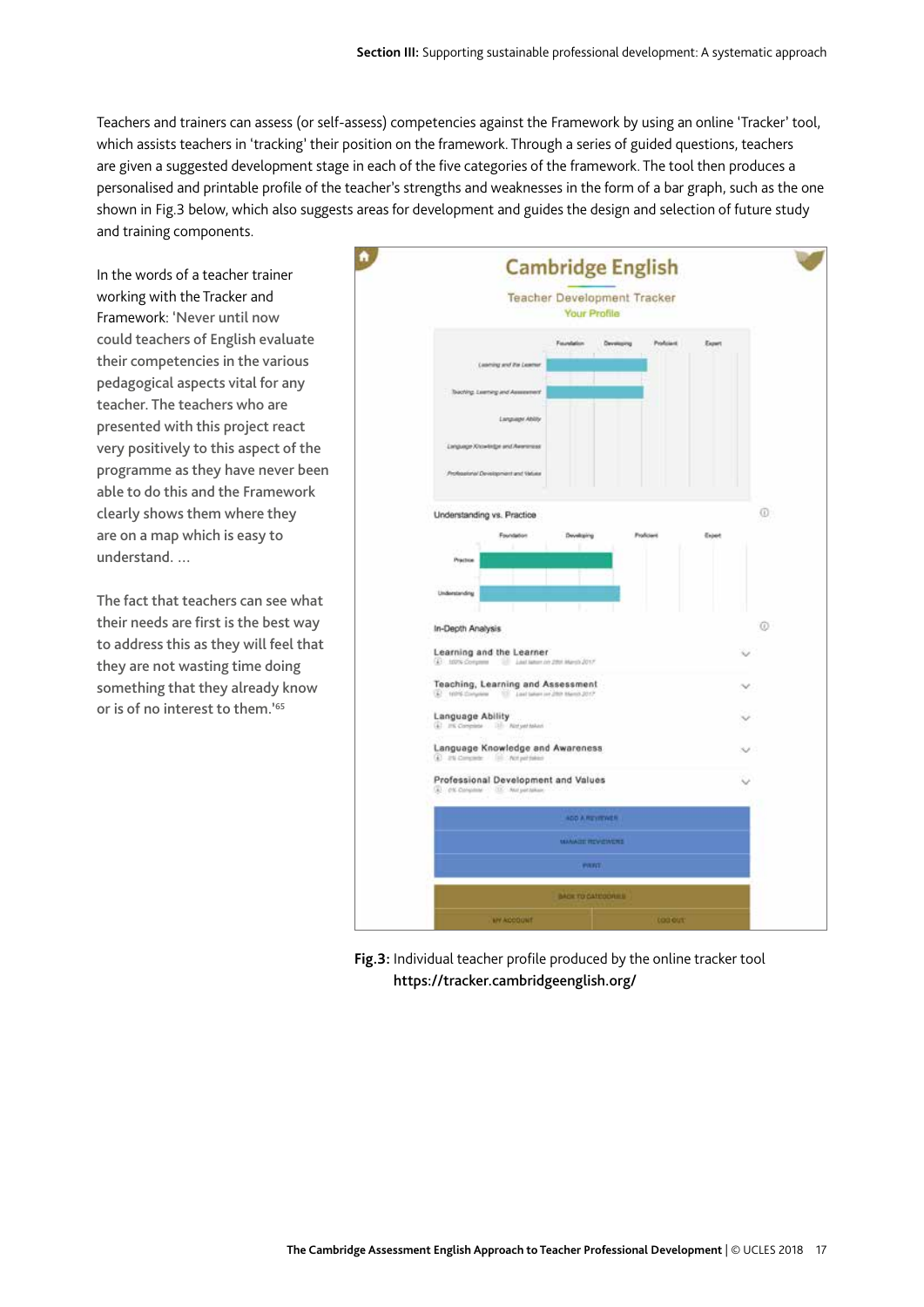## **Cambridge English Digital Framework for Teachers**

One of the clear professional learning needs identified in existing professional development surveys of teachers, and discussed earlier in this paper, is the need for new competencies in the field of digital learning. This will enable teachers to develop their confidence and integrate digital resources into their teaching in a meaningful and principled way.

Digital technologies can empower learners to learn more effectively and more independently, and can assist teachers by providing individualised and differentiated teaching. Many teachers, however, feel confused and often overwhelmed by the options available for incorporating technology into lessons. The Cambridge English Digital Framework for Teachers provides a comprehensive description of the knowledge and skills teachers need in order to integrate technology in the learning process. It also provides a structure for progression, which aims to enable teachers to take advantage of the opportunities that digital technologies offer, and allows for all future training to be linked to the digital skills that teachers need.

The Cambridge English Digital Framework for Teachers (Fig.4 shown to the right) complements the Cambridge English Teaching Framework, and describes relevant competencies across four stages of development. It includes three broad categories of competencies:

- The Digital Teacher
- The Digital Classroom
- The Digital World

alongside three more categories which capture the core cycle of teaching and learning:

- Designing Learning
- Delivering Learning
- Evaluating Learning.



**Fig.4:** Cambridge English Digital Framework for Teachers **www.thedigitalteacher.com**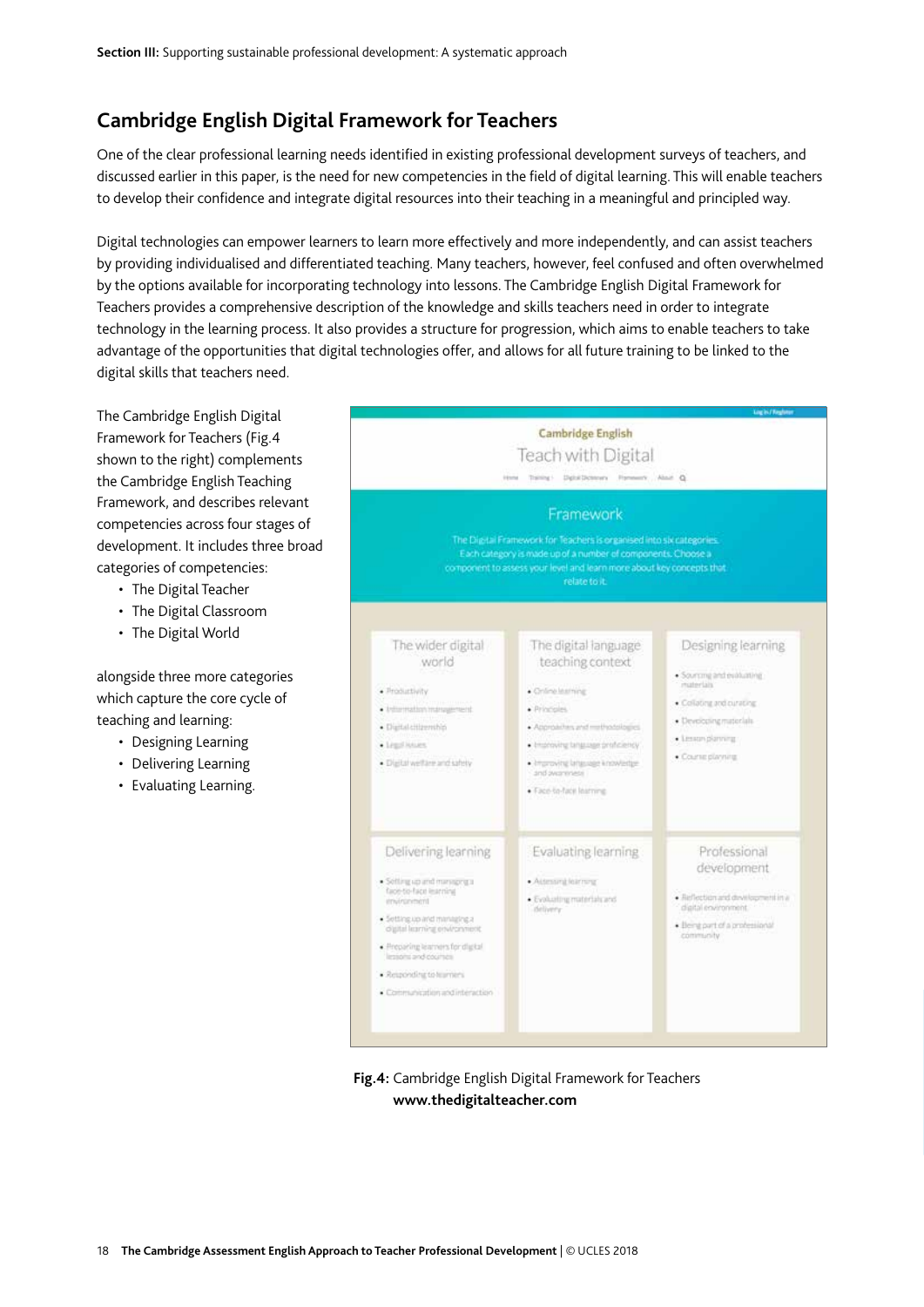## **Cambridge English Trainer Framework**

The third Framework developed by Cambridge English focuses on trainer competencies. The Cambridge English Trainer Framework was created in collaboration with Norwich Institute for Language Education (NILE) to support trainer training and trainer development:

The Framework (shown on the next page Fig.5) describes trainer competencies across three stages of development and five aspects of trainer knowledge and skills:

- Understanding of individuals and situations
- Knowledge of teaching, training and teacher development
- Planning, conducting and evaluating training activities
- Supporting, observing, feeding back on and assessing teaching
- Professional development and values.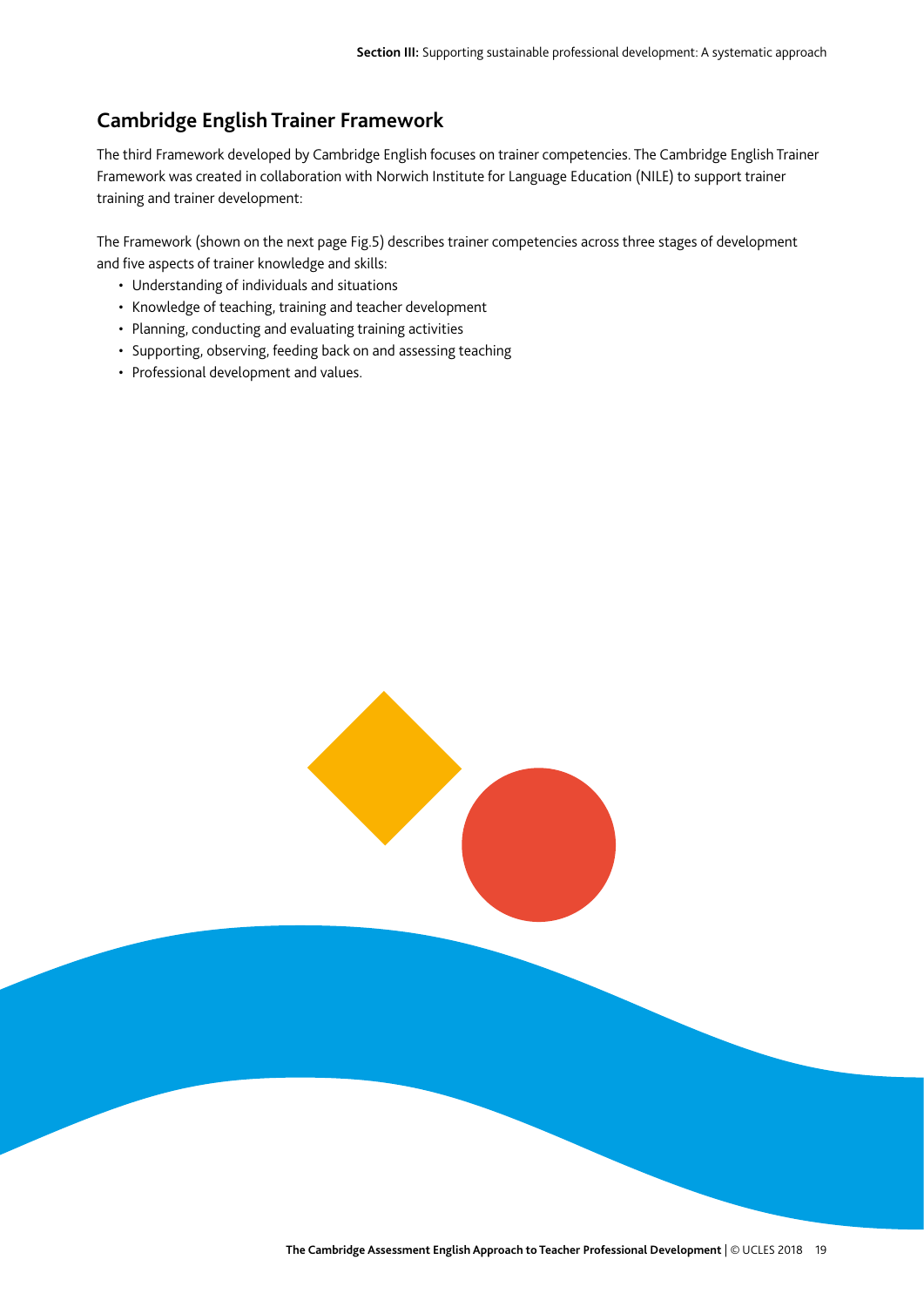|                                                                     | ♪ - http://www.com/math.com/http://www.com/http://www.com/http://www.com/http://                                                                                                                                                                                                                                                        |                                                                                                                                                                                                                                                                                                                                                                                                         |                                                                                                                                                                                                                                                                                                                                                                                                                                                                                                                               |
|---------------------------------------------------------------------|-----------------------------------------------------------------------------------------------------------------------------------------------------------------------------------------------------------------------------------------------------------------------------------------------------------------------------------------|---------------------------------------------------------------------------------------------------------------------------------------------------------------------------------------------------------------------------------------------------------------------------------------------------------------------------------------------------------------------------------------------------------|-------------------------------------------------------------------------------------------------------------------------------------------------------------------------------------------------------------------------------------------------------------------------------------------------------------------------------------------------------------------------------------------------------------------------------------------------------------------------------------------------------------------------------|
|                                                                     | From Teacher to Trainer                                                                                                                                                                                                                                                                                                                 | <b>Autonomous Trainer</b>                                                                                                                                                                                                                                                                                                                                                                               | <b>Lead Trainer</b>                                                                                                                                                                                                                                                                                                                                                                                                                                                                                                           |
| Understanding<br>and situations<br>of individuals                   | largely based on the trainer's own teaching experience.<br>Conducts training in familiar or predictable situations<br>strategies. Demonstrates basic sensitivity to diversity<br>Deals with predictable individual needs using basic<br>when planning and conducting training.                                                          | experience. Plans in advance to deal with individual needs<br>of strategies. Demonstrates a diversity-oriented approach<br>and attempts to deal with emergent needs using a range<br>Conducts training for diverse groups in a variety of<br>situations based on their own and others' teaching<br>to planning and conducting training.                                                                 | range of strategies. Demonstrates deep sensitivity to<br>Based on thorough advance needs analysis, often in<br>individuals, including emergent needs, using a wide<br>unfamiliar situations, efficiently deals with needs of<br>diversity when planning and conducting training.                                                                                                                                                                                                                                              |
| Knowledge of teaching,<br>training and teacher<br>development       | Demonstrates a clear understanding of language systems,<br>informs their training. Is aware that training differs from<br>including basic language analysis strategies, and core<br>principles of effective teaching practice, which in turn<br>teaching. Demonstrates basic training principles.<br>Uses a limited range of resources. | Demonstrates a range of effective core teaching principles<br>different from teaching. Demonstrates effective training<br>Understands a number of language analysis strategies.<br>Demonstrates a clear understanding of how training is<br>and practices. Is aware of non-core teaching practices.<br>principles. Uses a wide range of resources                                                       | practical know-how. Uses an extensive range of resources<br>a wide range of theoretical concepts in the field as well as<br>range of training approaches, in-depth understanding of<br>core teaching principles and practice. Demonstrates a<br>Demonstrates a wide range of effective core and non-<br>Uses a wide range of language analysis strategies.                                                                                                                                                                    |
| and evaluating training<br>Planning, conducting<br>activities       | ability to<br>plan, conduct and evaluate teacher training activities.<br>given<br>Conducts pre-prepared training activities with<br>materials with support. Demonstrates a basic                                                                                                                                                        | Adapts given training materials for a particular audience<br>approach to and rationale for planning, conducting<br>appropriately. Demonstrates a clear and coherent<br>and evaluating teacher training activities                                                                                                                                                                                       | Designs, through principled application and innovation,<br>situational factors related to planning, conducting and<br>individual needs. Manages the complex interplay of<br>learning units and courses to meet a wide range of<br>evaluating training activities.                                                                                                                                                                                                                                                             |
| Supporting, observing,<br>feeding back on and<br>assessing teaching | for improvement in teaching and suggests basic strategies<br>using given<br>for teacher learning. Generally applies given assessment<br>on areas<br>Sets up and conducts classroom observations<br>tools and procedures. Offers general feedback<br>criteria accurately.                                                                | criteria and feeds into their development where necessary.<br>criteria accurately. Critically appraises given assessment<br>improvement. Suggests clear and appropriate strategies<br>for teacher learning. Consistently applies assessment<br>appropriately. Offers specific feedback on areas for<br>Applies given observation tools and procedures<br>Employs a range of observation methods.        | suggests a wide range of clear and appropriate strategies<br>Nurtures specific needs, including emergent needs, and<br>tools and procedures for observing and giving feedback.<br>Creates, through principled application and innovation,<br>effectiveness and develops assessment criteria for<br>for teacher learning. Researches assessment tool<br>specific situations.                                                                                                                                                   |
| development<br>Professional<br>and values                           | in the training process. Is aware of resources available<br>understanding of trainer and teacher-in-training roles<br>training values and practice. Responds positively to<br>Uses beliefs about own teaching practice to inform<br>feedback on their training and demonstrates basic<br>to support trainer professional development.   | Is actively exploring avenues for their own development<br>as a basis for reflection and developing training values<br>and specialisation within the field of teacher training.<br>and teacher-in-training roles in the training process.<br>Uses own and others' teaching practice and beliefs<br>and practice. Seeks feedback on their own training<br>and demonstrates good understanding of trainer | roles. Uses contemporary research and critical reflection<br>supporting others in developing appropriate specialisms.<br>own training into the training process and demonstrates<br>viewpoints and encourages the articulation of emerging<br>a deep understanding of trainer and teacher-in-training<br>beliefs of teachers-in-training. Builds feedback on their<br>Exemplifies own values and clearly defined beliefs<br>to continue own professional development while<br>through training practice. Acknowledges diverse |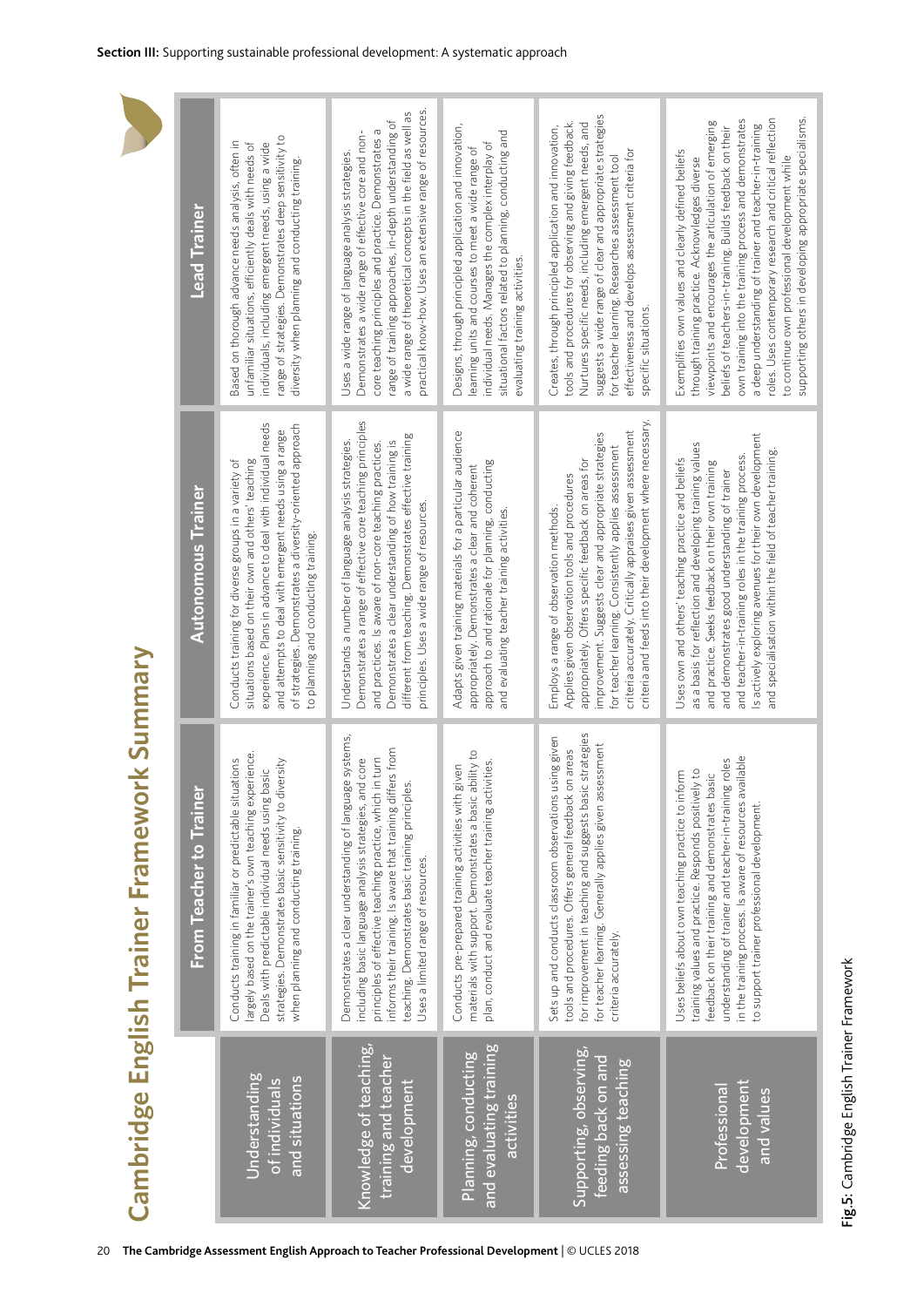## **Using Cambridge English Frameworks to deliver high-quality continuing professional development**

The three Cambridge English frameworks are based on the philosophy that teaching and training are multifaceted, complex, and context-specific. Our belief is that professional development should be 'managed', that teaching is not an innate skill, and that the best teachers are not born but made. Our Frameworks underpin this approach to professional development, and are predicated on equipping teachers with the skills they need to develop into the most effective teachers they can be, and on providing organisations with a structure to identify teachers' professional needs and develop their skills efficiently and appropriately.

Continuing Professional Development (CPD) is a challenge within the English language teaching sector, where many teachers do not have the opportunity to continue to develop their skills after gaining their initial professional qualification. Many organisations have limited in-house CPD skills or resources, and CPD can be made even more difficult to deliver if teaching staff are geographically dispersed. Cambridge English has worked with school organisations to plan and implement CPD programmes based on the Cambridge English Teaching Framework. Organisations have typically embarked on a six-month structured CPD programme, managed by a teacher trainer working either within the institution or working remotely for Cambridge English. The role of the teacher trainer is to guide teachers through the professional development programme, ensure they have appropriate development pathways and that they participate effectively in the programme.

The programme uses the Teaching Framework and Tracker to initially establish teachers' current skills, and then identify the best way to progress their professional development. This results in a personalised CPD programme of both shortterm and long-term activities, including online courses and weekly CPD suggestions, and incorporates many of the features of successful professional development programmes outlined in Section II.

Teachers have typically found this innovative, flexible and easy-to-access approach to CPD highly beneficial. Many have reported that even a relatively short investment of time – 2 to 5 hours a week – results in real improvements and increased professional awareness, confidence and motivation, enabling them to:

- identify strengths and weaknesses
- plan their own professional development through a wide range of available resources
- discover new ways of teaching
- develop their confidence and motivation to improve
- explore useful ideas they can use in the classroom
- exchange ideas with peers
- reflect on their existing practice.

As a trainer in one such CPD programme put it:'The teachers involved have really enjoyed the programme and felt that they not only got a lot out of it but have reviewed some of the things they have been doing in class. One of the teachers who has been teaching for over 30 years and is an advocate for lifelong learning said that he learnt so much about lesson planning and things that he either never thought about or had forgotten over that 3 decades in the classroom.<sup>166</sup>

And in the words of one teacher: 'I think it was really good to recall some of the things that we did when we were doing our training like some years ago, and it was very nice to see some new practices and especially because teenagers they are different from what they used to be, they are much more involved with technology and things like that and most of the articles that we were able to read and the things that we were able to study, they were somehow connected to the topics that really matter nowadays.<sup>167</sup>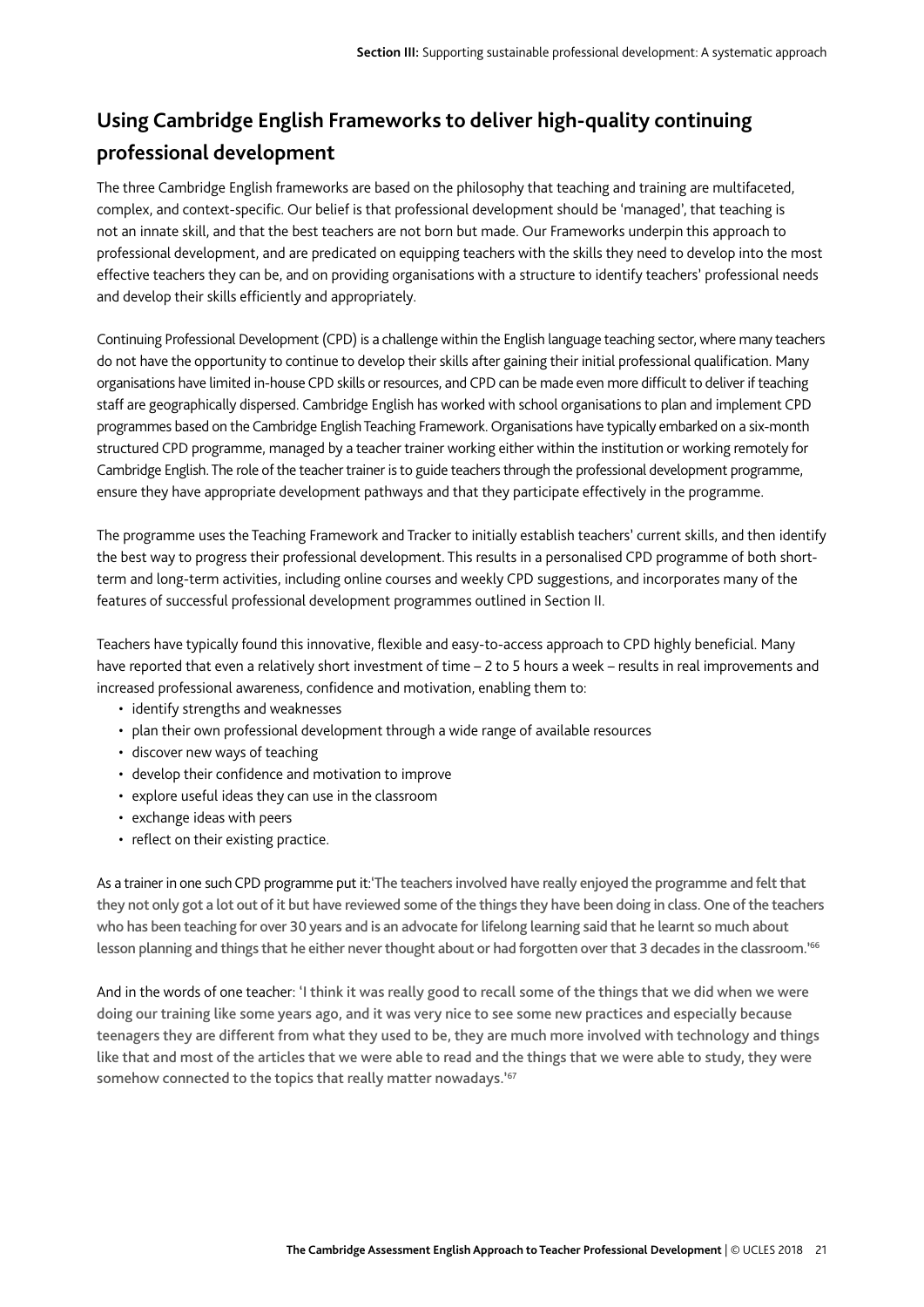## **Strand 2: Building teacher and trainer capacity through qualifications,**

### **courses and resources**

In addition to developing Frameworks which provide systematic descriptions of relevant competencies and serve as useful diagnostic tools, Cambridge English provides a portfolio of qualifications, courses and resources designed to:

- improve teachers' general English language proficiency and classroom language
- introduce and update teachers on methodologies which enable them to improve learning
- support teachers who are delivering their subject in English in compulsory and higher education contexts
- develop the skills that trainers need to train and support teachers.

Some of the key courses and exams are: *Language for Teaching, Certificate in English Language Teaching – Primary/*<br>Some of the key courses and exams are: *Language for Teaching, Certificate in English Language Teaching – Secondary* (*CELT-P* and *CELT-S*), the *Certificate in EMI Skills*, Teaching Knowledge Test (TKT) and *Train the Trainer*. These The courses shown in the table below provide blended and self-access training which can be structured to meet the Intercourses shown in the table below provide blended and self-access training when can be stractured to meet the<br>needs of teachers and their institutions. These courses and qualifications, mapped to the Cambridge English Framework, are outlined in the following diagram:



**Fig. 6.** Cambridge English courses, qualifications and resources for teachers.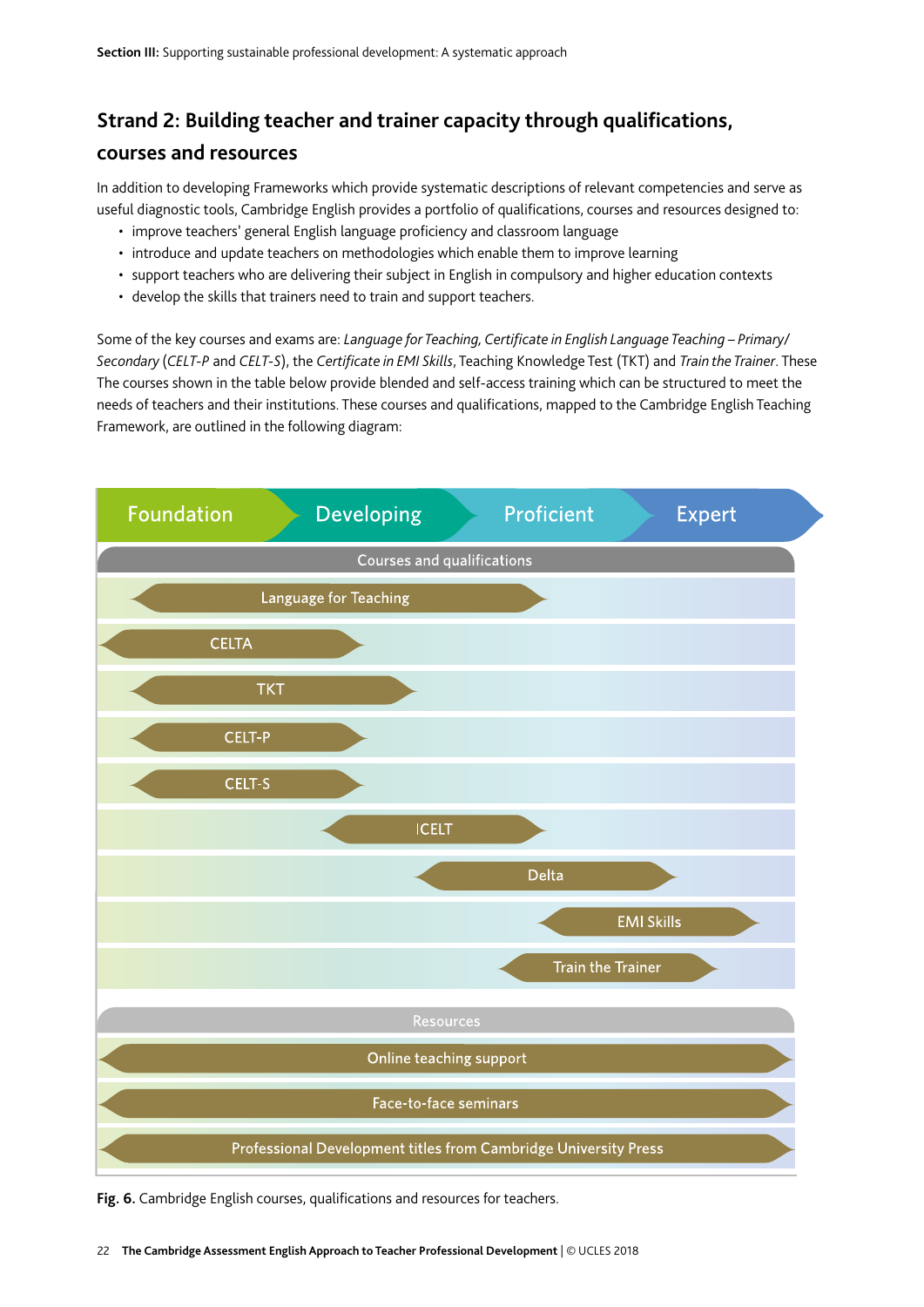#### **Language for Teaching**

This online course is for teachers who are working in primary or secondary education, with learners aged 6-18.

The course is offered at three levels, dependent on the starting language level of the participating teachers: CEFR Level A2, B1 and B2. Each course has three modules:

- i. Language for the classroom
- ii. Language for teacher-learner communication
- iii. Language for the professional.

Each module has a dual language focus on general English and English for the classroom, giving teachers the language they need to teach with confidence.

The *Language for Teaching* courses are at Foundation to Proficient stages on the Cambridge English Teaching Framework.

#### **Teaching Knowledge Test (TKT)**

TKT is a modular multiple-choice paper-based test which focuses on general principles and practice of English language teaching:

- iv. Language and background to language learning and teaching
- v. Lesson planning and use of resources for language teaching
- vi. Managing the teaching and learning process.

It also includes specialist modules which focus on Content and Language Integrated Learning (CLIL) and Teaching young learners.

TKT is at Foundation to Developing stages on the Cambridge English Teaching Framework.

#### **CELT-P and CELT-S**

These are online English teaching qualifications which help teachers to get the best from their students by developing their English teaching skills at primary and secondary level. Since many teachers are still developing their operational command of English, the content is accessible for teachers with an intermediate level of English (CEFR B1).

These two courses help teachers to create strategies for the key challenges of teaching English as a foreign language in a primary or secondary school context, such as classroom management with large classes and motivating learners. Teachers build on their teaching knowledge and skills, through a combination of online study and observed teaching practice with an approved trainer.

The courses help them to:

- develop their understanding of, and ability to respond to, the specific needs of primary or secondary school learners
- extend the range of approaches for developing their learners' language skills
- become more aware of ways to make effective use of resources to support learning in and beyond the classroom.

CELT-P and CELT-S are at Foundation to Developing stages on the Cambridge English Teaching Framework.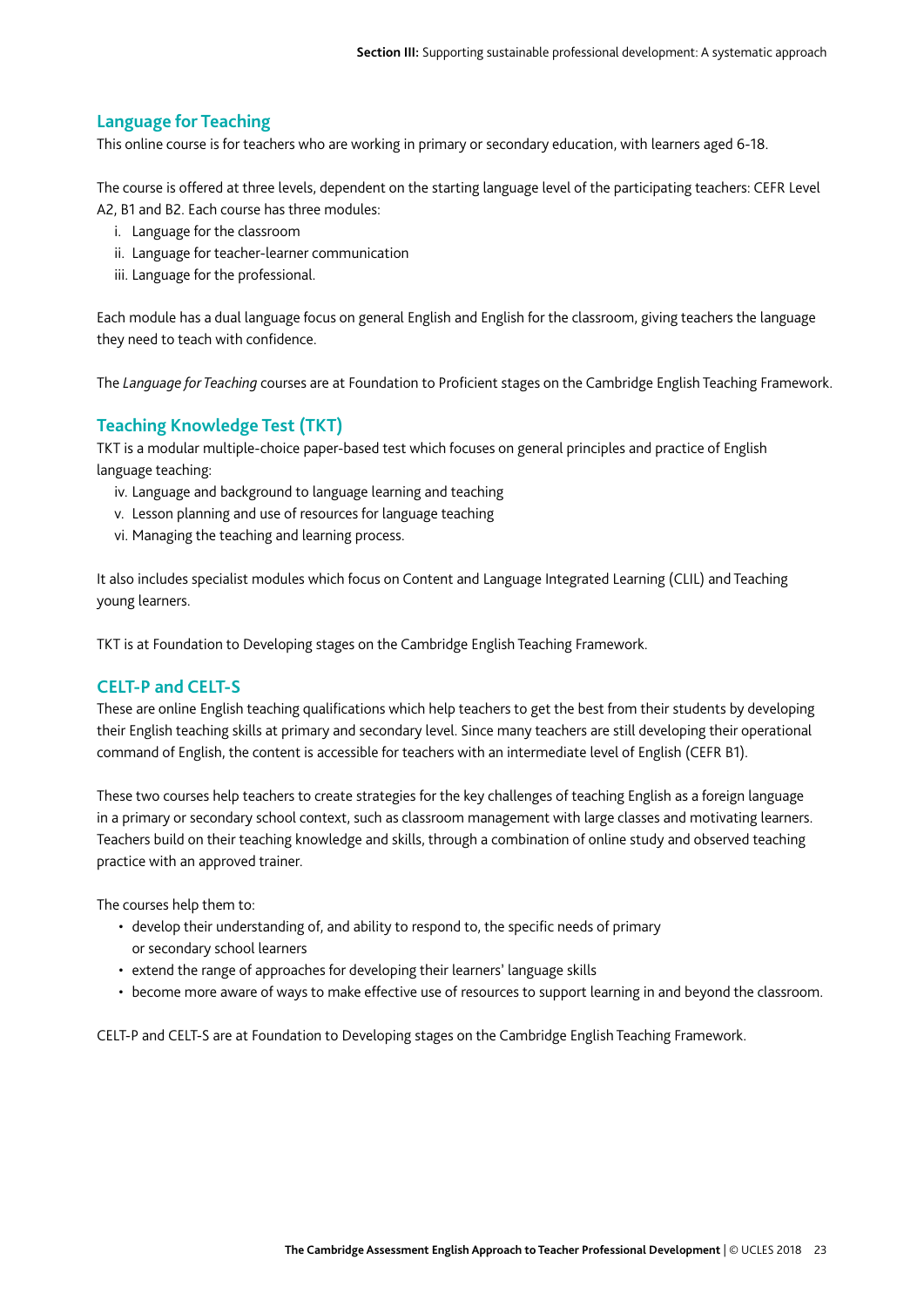### **Certificate in EMI Skills (English as a Medium of Instruction)**

This online course aims to support university professors, lecturers, tutors and researchers whose first language is not English, but who use English to teach students, present academic papers and interact with colleagues.

The course modules include video demonstrations of University of Cambridge lectures, seminars and tutorials. The course aims to help higher education professionals to:

- communicate more effectively in English with students and colleagues
- use a range of language in different situations, from lectures and tutorials to conferences and online discussions
- increase familiarity with a range of skills for delivering instruction in English.

The *Certificate in EMI Skills* is at Proficient to Expert stages on the Cambridge English Teaching Framework.

#### **Train the Trainer**

This is a face-to-face course for experienced teachers who wish to develop the knowledge and skills they need to train English language teachers working in primary and secondary schools. They learn how to facilitate training sessions, observe teaching and give constructive feedback. Teachers who successfully complete the *Train the Trainer* course have the skills needed to support teachers on the *CELT-P* and *CELT-S* courses.

The course helps teachers to:

- develop skills for designing and delivering teacher training sessions and courses
- deepen their understanding of key issues in planning and delivering training courses
- develop an understanding of good practice in observing and giving feedback to course participants
- identify strategies for their further development as a trainer.

The *Train the Trainer* course is at Proficient to Expert stages on the Cambridge English Teaching Framework.

Preparing learners for their future studies and careers is of fundamental importance to Cambridge English. Strategies for developing learners' language, study and workplace skills are, therefore, embedded in both the language and methodology input in the courses described above, and include:

- increasing learners' exposure to English and opportunities to develop language and skills
- increasing opportunities to engage in meaningful communication
- developing independent learning skills, and self- and peer assessment techniques
- developing skills for collaborative pair and group work
- developing lower and higher order thinking skills
- developing English alongside the use of technology
- developing creativity and resilience in learning.

In order to integrate theory and practice in all Cambridge English courses, teachers are presented with tasks to immediately apply or relate new knowledge to a classroom situation and reflect on the experience. Such an approach consolidates new knowledge and helps to ensure relevance and the implementation of new ideas and strategies. It provides opportunities to address challenges such as large classrooms, limited access to resources, learner motivation and engagement with the curriculum. It also helps teachers to make changes to their teaching practice in achievable stages.

Where providers choose blended versions of the teacher development courses, face-to-face sessions, assignments and teaching practice (in *CELT-S* and *CELT-P*) provide opportunities to receive feedback from a tutor. However, online course modules and self-access materials also provide immediate support and feedback which is designed to help teachers become aware of what they know and don't know, and build confidence.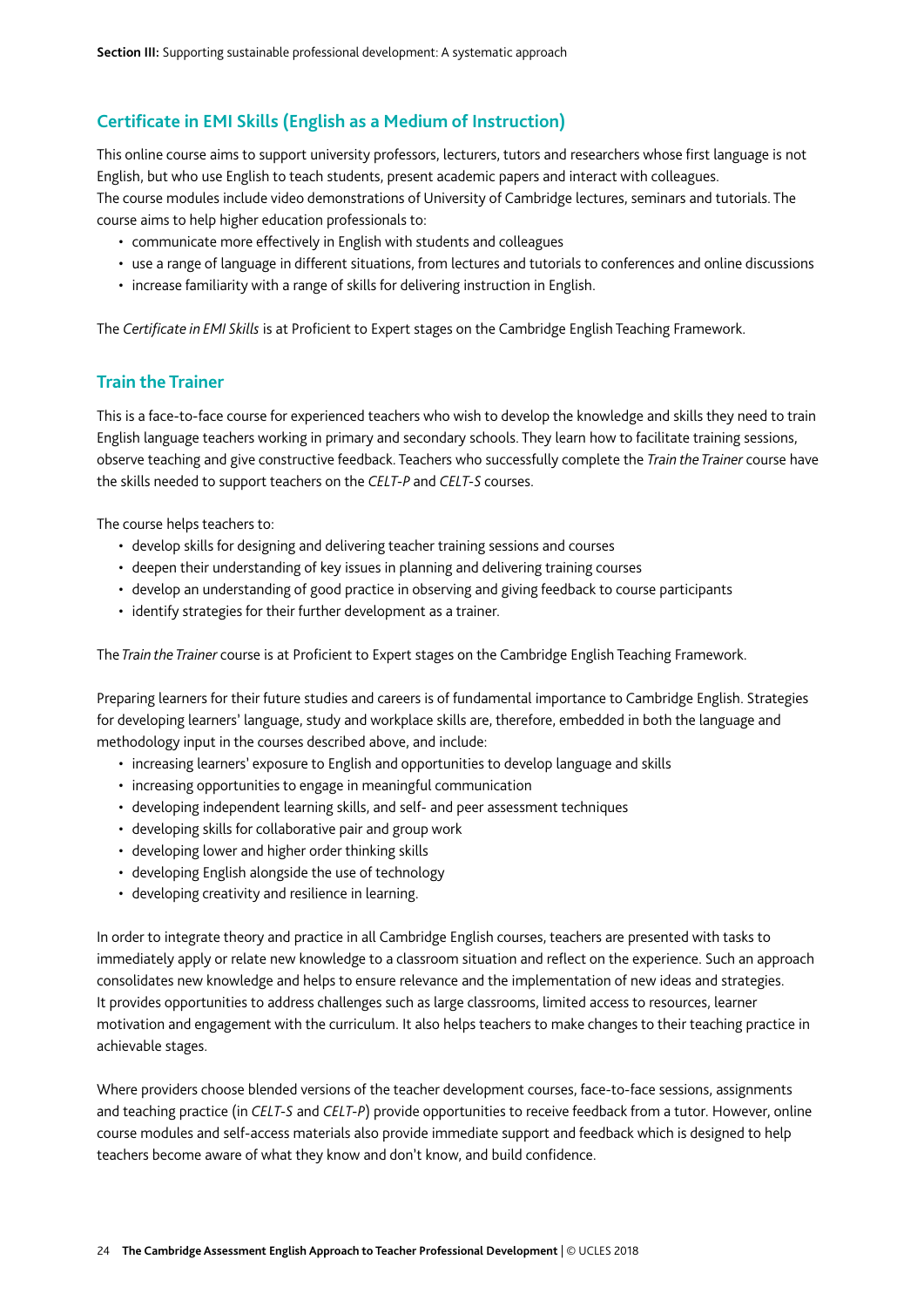#### **MOOCs**

In 2016 Cambridge English added two Massive Open Online Courses (MOOCs) to our portfolio of online courses:

- *Exploring the World of English Language Teaching,* aimed at people considering teaching English as a foreign language
- *Teaching your Subject in English,* aimed at developing subject teachers' confidence to use English effectively in teaching their subject.

The aim of the MOOCs, in line with our goal to improve outcomes for learners through effective teacher development, is to provide accessible training for teachers with limited time and opportunity to engage in professional learning. Our MOOCs have allowed teachers to:

- work at their own pace in connection with a wider learning community . (typically participants enrolled in Cambridge English MOOCs include participants from nearly every country across all continents) learn from the experience of others through the social learning opportunities embedded in the course
- share issues and solutions across a range of contexts
- take a first step towards further professional development.

Our experience to date indicates that MOOCs raise teachers' awareness of their development needs, and that social learning supported by Cambridge English appointed educators and mentors is a powerful motivator to engage teachers in reflecting on and improving their professional practices.

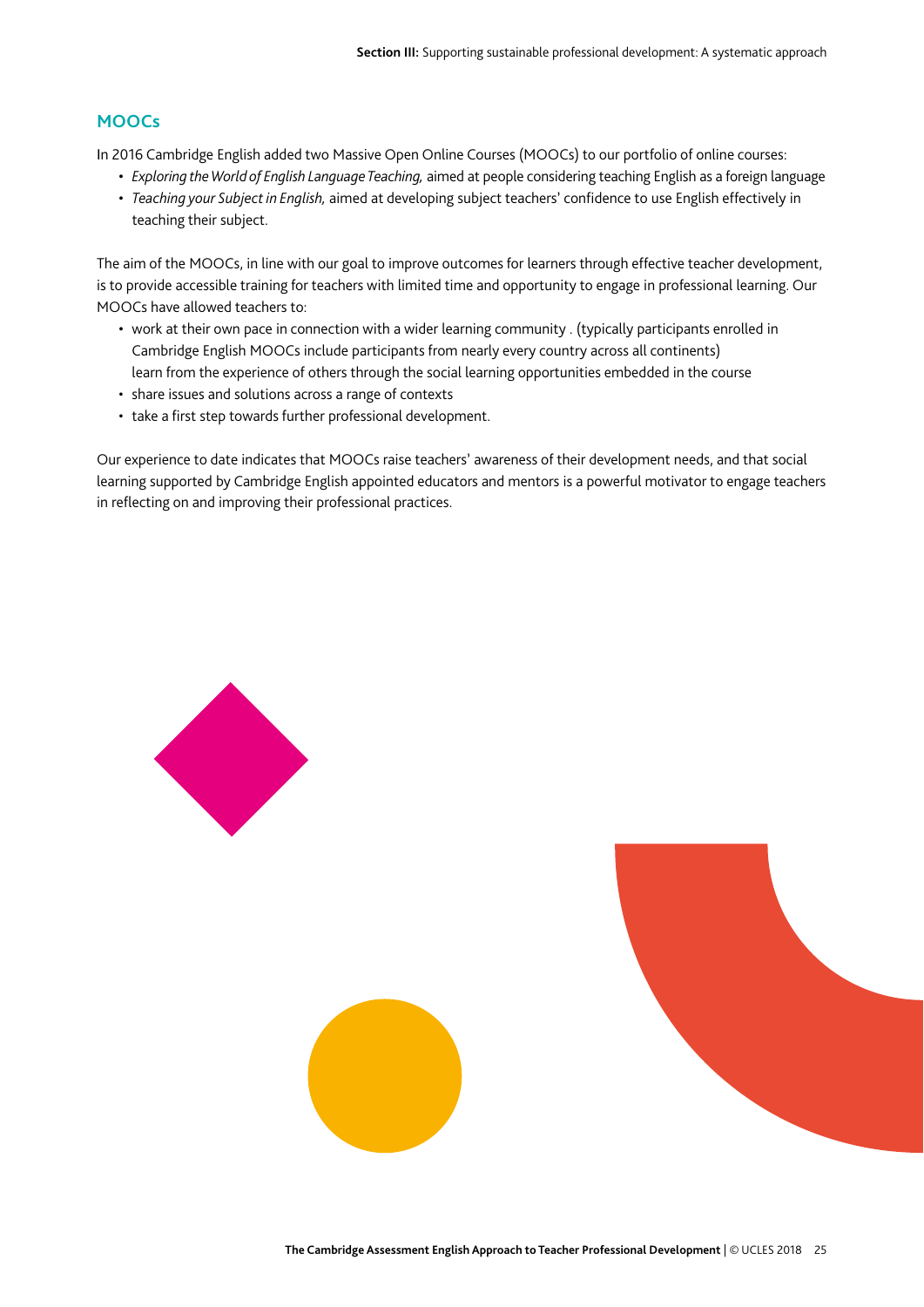## **U.K. Accredited International Teaching Qualifications**

Cambridge English also provides world-leading teaching qualifications for new and experienced teachers who mostly work in non-compulsory education and private language schools.

#### **Certificate in Teaching English to Speakers of Other Languages (CELTA)**

CELTA is accredited and recognised by the Office of Qualifications and Examinations Regulation (Ofqual) at level 5 on the Regulated Qualifications Framework (RQF), in the U.K., and given premium product endorsement by NEAS in Australia. CELTA is recognised by employers, language schools and governments around the world. Over 1,500 CELTA courses are run by 300 centres in 70 countries each year.

A key feature of the CELTA course is hands-on teaching practice and the observation of experienced teachers. The course covers the essential skills and knowledge for teaching English to adults and older teenagers:

- 1. Learners and teachers, and the teaching and learning context
- 2. Language analysis and awareness
- 3. Language skills: reading, listening, speaking and writing
- 4. Planning and resources for different teaching contexts
- 5. Developing teaching skills and professionalism

#### **Diploma in Teaching English to Speakers of Other Languages (Delta)**

Delta is Master's level qualification and is accredited by the Office of Qualifications and Examinations Regulation (Ofqual) at level 7 on the Regulated Qualifications Framework (RQF), in the U.K. Delta is for teachers with at least one year's teaching experience. It is a combination of theory and practice, suitable for teachers working in any context, with any age range – young learners, teenagers or adults. It consists of three free-standing modules:

| Module One Understanding Language, Methodology and Resources for Teaching                                      |
|----------------------------------------------------------------------------------------------------------------|
| Module Two Developing Professional Practice                                                                    |
| Module Three Option 1: Extending Practice and ELT Specialism<br>Option 2: English Language Teaching Management |

Teachers with a Delta:

- have a good understanding of language acquisition, systems and skills
- have a good understanding of methodology and approaches to teaching, learning and assessment
- understand and can apply the key principles of syllabus design and course planning
- can reflect on your current beliefs and practices as a teacher.

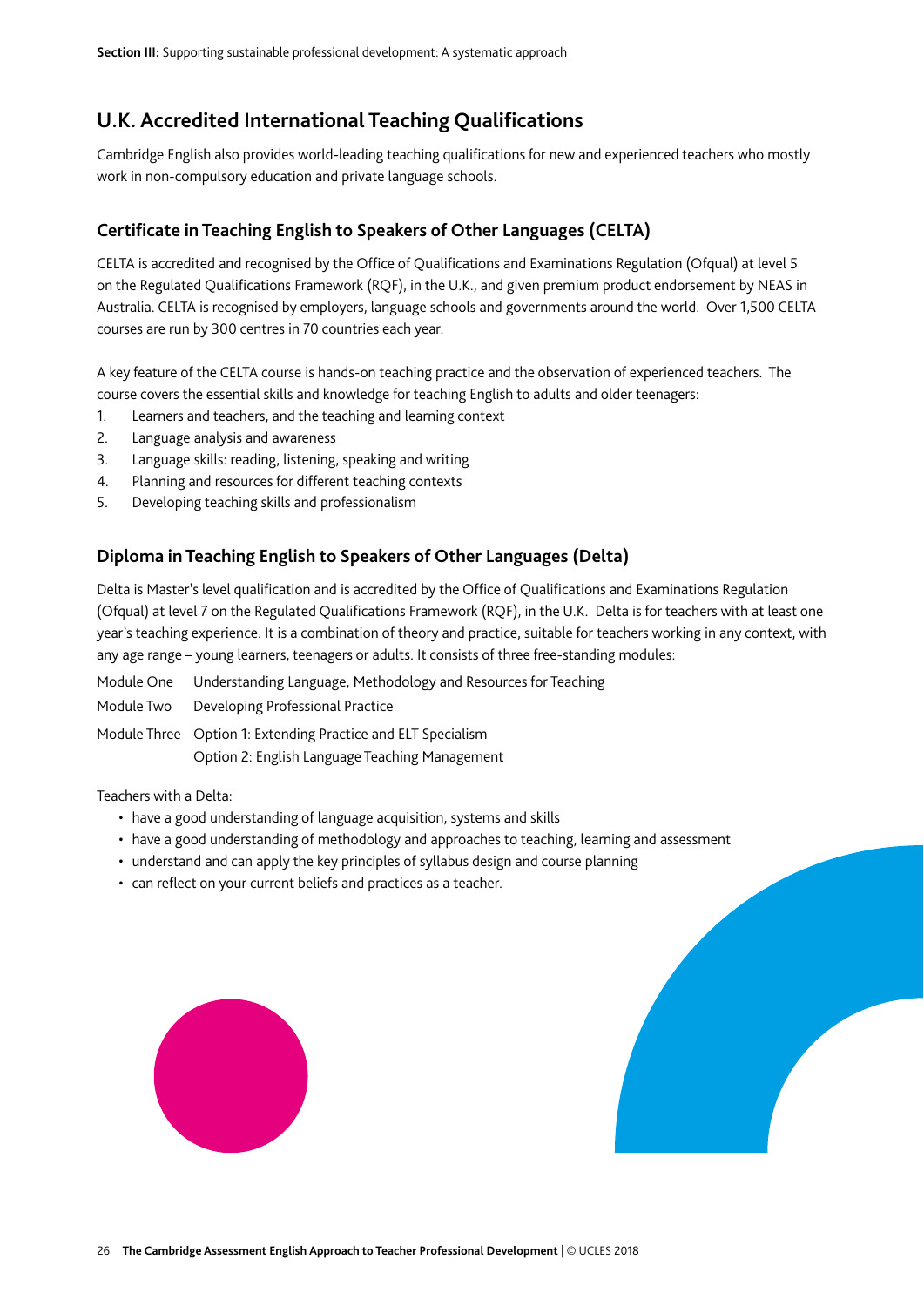### **Transforming professional development for teachers**

The Cambridge English professional development offer ensures that teachers have the knowledge, skills and confidence they need in order to teach effectively, and the qualifications that prove it, helping to raise standards and enhance student learning. However, as has been identified, using these various components of teacher development effectively requires local implementation so that the professional development:

- is seen by teachers to be relevant to their needs
- supports teachers to develop new professional skills in a systematic and ongoing way
- creates a sustainable training model
- creates professional collaborative learning opportunities with peers and mentors.

### **Case studies of the use of Cambridge English teacher courses and qualifications**

The following case studies show how Cambridge English is supporting teachers, trainers and institutions, in the development of excellent English language professionals.

#### **Professional development for teacher trainers: Train the Trainer**

The *Train the Trainer* course has helped improve both the training and English language skills of teachers from one of Turkey's largest school chains. The Turkish Education Association (TED) is a national chain of 35 private schools, from pre-school to secondary level, which actively promotes the teaching and learning of English. Part of this mission is also to support professional development by providing 'extensive in-service training programmes' for TED teachers, especially for those teaching English.

To achieve this, TED identified the need to strengthen its local trainer resource in order to support the broader training objectives of the TED group, as well as the specific development needs of the participants selected for training. Eighteen participants from TED schools across Turkey attended the course which was held in Ankara and comprised five days of classroom-based training. The course tackled issues such as the analysis and design of training sessions, managing teacher observations, and giving feedback. The sessions were delivered by a locally based Cambridge English trainer experienced both in teacher training and in the demands of the Turkish education system, and who could adapt course content according to the needs and experience of the TED teachers.

As is often the case in teacher training, course participants had varied expertise (of both teaching and training), but the faceto-face sessions proved a very successful training strategy for this mixed-ability group. The classroom context encouraged delegates to share ideas and experience, and provided an opportunity to exchange thoughts on a range of relevant issues. Participants with limited training experience welcomed the comprehensive content covered by the course, while older and more experienced trainers appreciated the opportunity to refresh their knowledge, give their feedback on established concepts, and also extend their own understanding, especially of how to observe and give feedback to the teachers they would be supporting.

The overall participant response was highly positive, and TED hopes to run additional *Train the Trainer* courses in the future as a result. In addition, successful *Train the Trainer* course participants were able to put their newly developed or improved skills into practice when they were asked to support colleagues enrolled by TED onto the CELT-S qualification from Cambridge English (*Certificate in English Language Teaching – Secondary*). As part of the CELT-S course, *Train the Trainer* participants assessed coursework and teaching practice, with some also delivering the face-to-face training element of the CELT-S course – real evidence of the increased in-house training capacity delivered by *Train the Trainer*. 'The course encouraged new trainers to explore their role as a trainer. Course participation was incredible and we were all more than prepared to share ideas and experience.' (Participating teacher)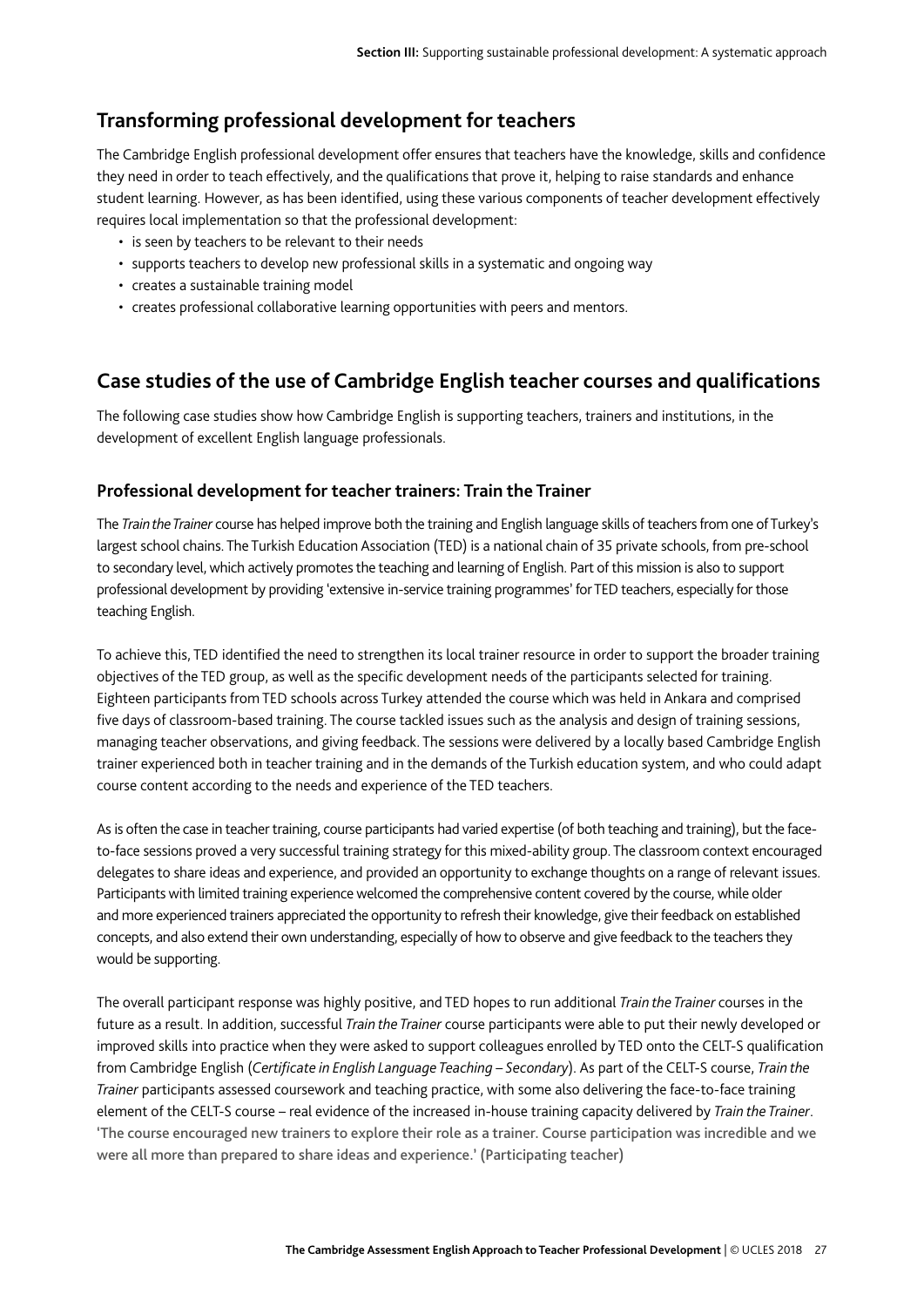### **Professional development for secondary school teachers: Certificate in English Language Teaching – Secondary (CELT-S)**

Teachers from one of Turkey's largest school chains have been working towards an international qualification from Cambridge English Language Assessment as part of a programme of professional development.

The Turkish Education Association (TED) is a national chain of 35 private schools, from pre-school and secondary level, which has a policy of encouraging English language teaching and learning, and a proactive approach to teacher development. For this reason, TED wanted to introduce an international English teaching qualification into its professional development programme, in order to develop and enhance classroom skills and improve confidence in English language ability. The qualification would also play an important role in the retention and recruitment of high-quality teaching staff.

To achieve these goals, TED offered the Cambridge English CELT-S qualification (*the Certificate in English Language Teaching – Secondary*) to a group of teachers from across the TED network. CELT-S is aimed specifically at English teachers working in secondary education and is designed to improve classroom performance through a combination of online study and observed teaching practice. In the case of the TED participants, the course also included classroom sessions held in Ankara.

This blended learning approach proved ideal for the TED teachers taking part. Online modules could be completed at a time convenient to each course participant, teachers were observed (by trained TED staff) during scheduled classes, and the off-site classroom sessions delivered maximum impact in terms of shared experience and collaborative learning. In addition, by combining study with work, teachers could immediately add new skills to their classroom practice.

Sixteen teachers took part in the first CELT-S training programme which comprised around 120 hours of study undertaken over a six-month period. Participants reported immediate and positive impacts from the first day of the course, welcoming the mix of practical and theoretical coursework, and commenting that the course was 'up to date' and reflected 'real situations which we face during our teaching'. TED senior managers have also noticed the positive impact of the CELT-S course. According to Dr Fatma Ataman, TED Foreign Language Coordinator, there has been a 'significant improvement in the teaching skills of those who attended the CELT-S course', underlining the value of the qualification as an efficient and effective professional development tool, which adds real value to a teacher's CV. 'CELT–S is the full package – it is a really useful training programme which every teacher should experience.' (Participating teacher)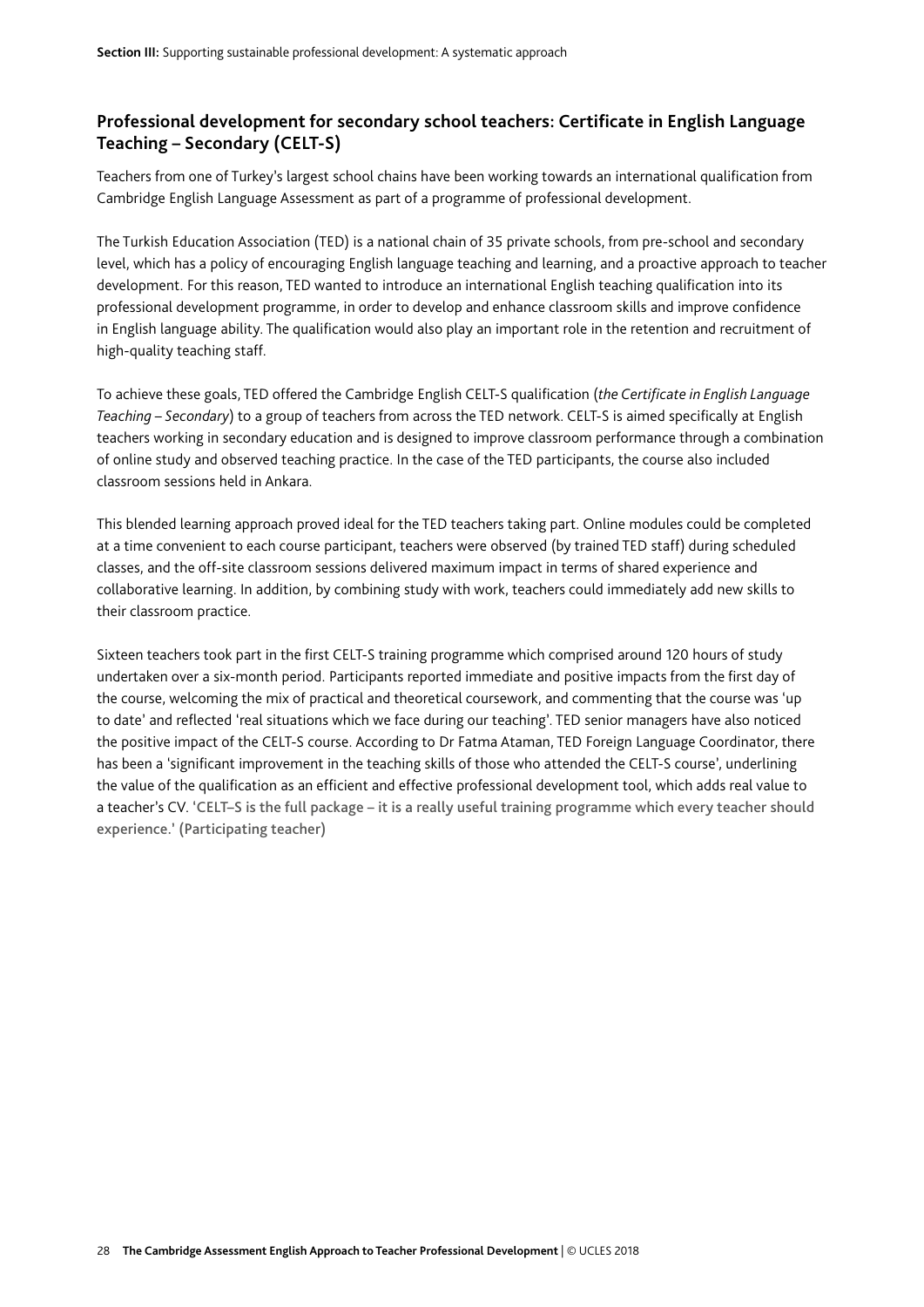#### **Professional development for primary and secondary school teachers: Language for Teaching**

The Language for Teaching course run for the Ministry of Education in Peru was a project aimed at helping in-service English language teachers to improve their English language skills for the classroom. Two courses were offered: A1 transitioning to A2, and A2 transitioning to B1. The course consisted of three components: an online study component, three face-to-face weekend training events, and fortnightly live online group tutorials with a UK-based English language tutor.

Around 90% of the teachers who completed an end-of-course questionnaire felt that their English language skills had improved substantially, and recordings of teachers' speaking over time confirmed this finding. Teachers found the course to be very motivating, engaging, enjoyable and confidence building. Moreover, the teachers also reported improving their teaching methodology, an unexpected and highly positive outcome of the course. This result speaks to the authentic and relevant course content, and is a major strength to take forward. 'It was an excellent experience to learn and improve the variety of strategies that I can use with my students.' (Participating teacher, on the benefits of the online study component)

The course format and content, which was designed for in-service teachers and emphasised professionalism and collegiality, was highly valued by the teachers. The teachers reported that there were a good range of activities and adequate practice opportunities in the course, and generally they found the course content to be appropriate for their level of English proficiency. They particularly appreciated the supportive learning community of teachers that the course created, the opportunity to collaborate in learning with their colleagues, and the opportunity to receive instruction from a skilled tutor in the UK.'Learning more about the language and different ways of speaking from the virtual tutor and my colleagues. I had a lot of fun and what I learnt and enjoyed won't be erased.' (Participating teacher, on the most valuable aspect of the online group tutorials)

The two main challenges that mediated the impact of the course for teachers were technology and time. One third of teachers did not participate in any online group tutorials, most likely due to technological and scheduling difficulties. Over half of teachers raised technology – either their own digital literacy or connectivity issues in their location – as the primary reason why they did not participate more often in the online study component and online group tutorials. Finally, despite a desire to participate, lack of spare time for online study and work-tutorial scheduling clashes were also reported by over half of teachers, and this reality is confirmed by the rise in online group tutorial attendance during the Peruvian winter holidays, when teachers had more free time. Dealing with technology and time issues would have the single biggest impact on further maximising course impact.

In summary, the course was a valuable professional development opportunity for Peruvian English teachers, and the impacts could be far-reaching, as these participating teachers reflected: 'Thank you very much for the opportunity. I learnt a lot, improved my level of English and even better improved my teaching with my students. This course enabled me to improve my lessons and I'd like to continue learning and to participate in future courses with you.'

'It was an excellent program. I could see the results immediately. The classes were all very motivating.'

'I am thankful for the grant, as I could improve my English as a teacher, and I truly feel motivated to put what I learnt into practice with my students, and that it will be useful in their lives. Thank you.'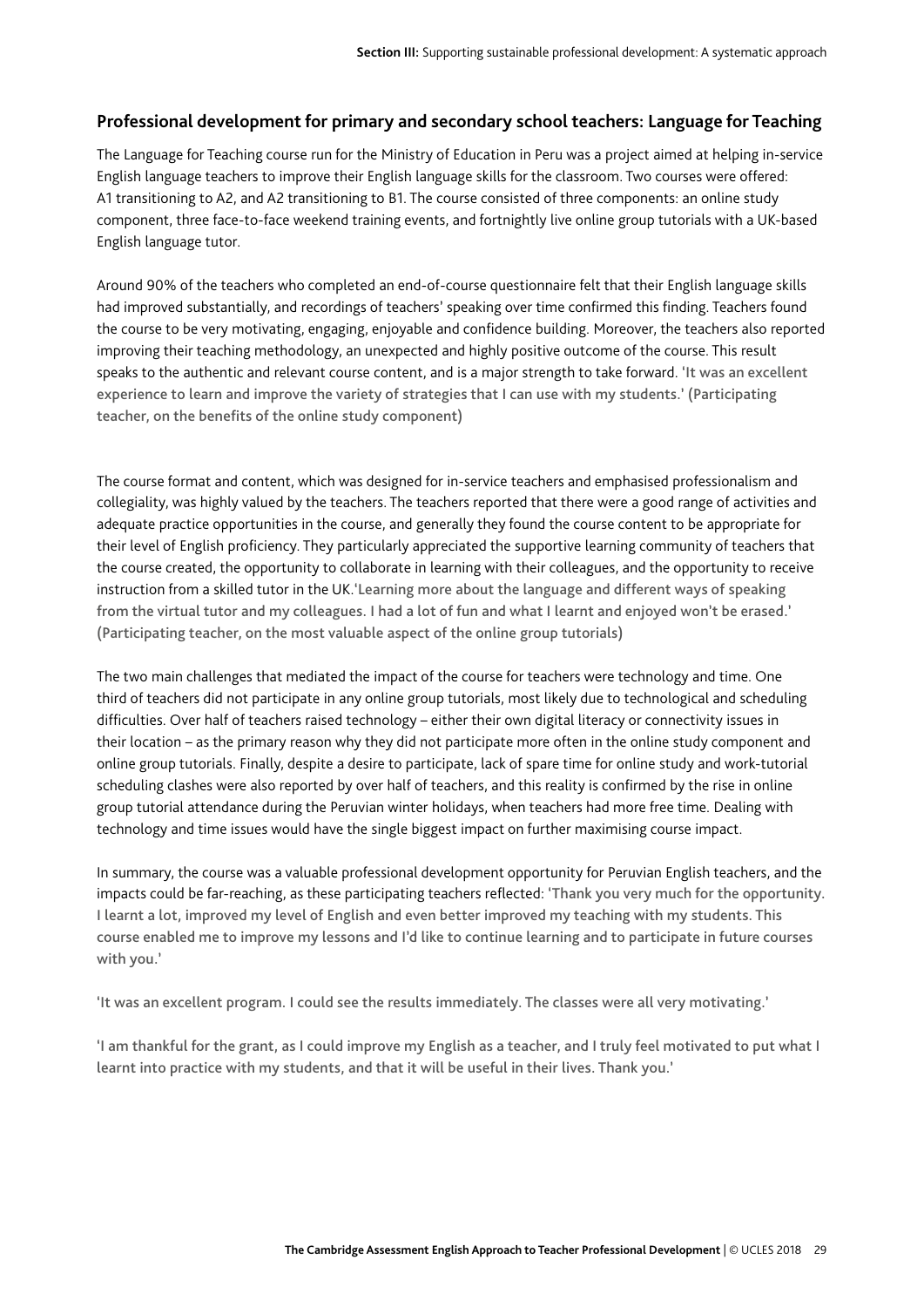#### **Professional development for university lecturers: Certificate in EMI Skills (English as a Medium of Instruction)**

Lecturers at one of Latin America's largest higher education institutions improved their EMI skills by using a blended training course from Cambridge English Language Assessment. EMI is increasingly used in degree and other courses by universities worldwide, including Mexico's Tecnológico de Monterrey, a major, multi-campus university and one of the largest in Latin America. Senior staff were aware, however, that a number of lecturers lacked the knowledge of instructional English required for undergraduate-level teaching. In response, Cambridge English provided a tailored EMI training course delivered using a blended, online approach comprising training modules and 'virtual classroom' sessions. This allowed lecturers from different sites to take part without having to travel – a flexible, convenient and effective alternative to a classroom-based course. Successful participants also received an international certificate, the *Certificate in EMI Skills*, proof of their ability to use English more effectively and appropriately in different teaching contexts.

Twelve lecturers took part in the first training course, representing academic subjects from Economics to Chemical Engineering. Although most participants had a good level of English, few had experience of using English to teach their subject, or had received any specialist EMI training. They therefore welcomed the opportunity to take a course focused on the specialist skills and knowledge required for effective EMI. The 40-hour course comprised online modules, which use extensive video of Cambridge University lecturers, and scheduled 'virtual classroom' sessions during which delegates could ask questions and take part in group work. In addition, Cambridge English provided constant support to ensure that delegates maintained progress through the course.

Overall feedback was very positive, with many delegates welcoming 'the agility of the sessions', the 'speed and focus' of the course, the 'interesting' and 'relevant' course content, and the interactivity offered by the virtual classroom. As a result, Tecnológico de Monterrey plans to run more EMI courses for its lecturers, and also plans to combine EMI study with a higher-level English language teaching qualification, also from Cambridge English, in order to further enhance teacher development. 'I was very happy to have the opportunity to follow the EMI course … and very grateful to the online teachers – they were very professional and I learned a lot from them. The way they managed the online course was a model for me to follow.' (Participating teacher)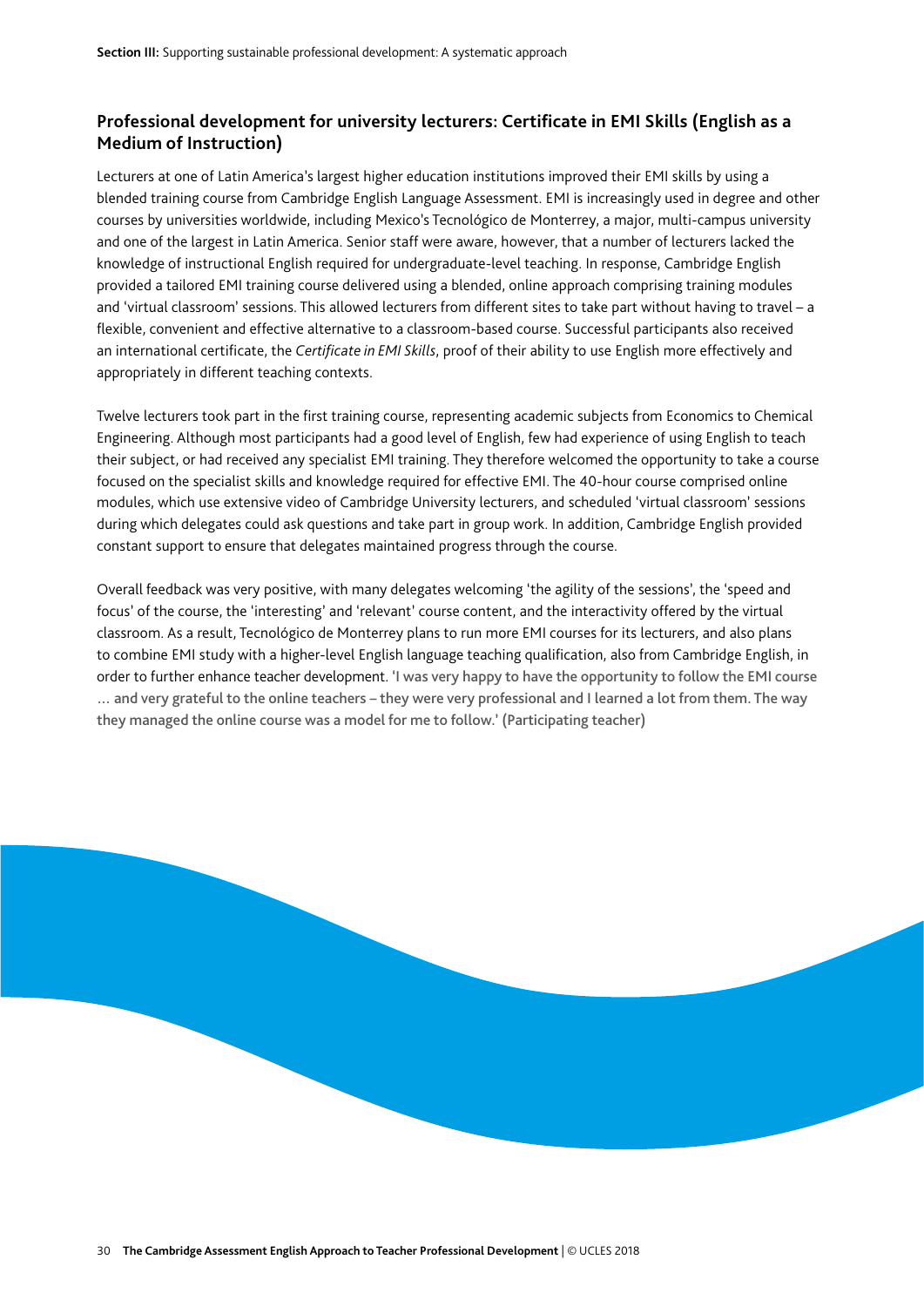## **What next for teacher professional development?**

Digital learning is here to stay and it is highly likely that in the next five to ten years the use of technology to enable teacher professional development will only increase. Digital technologies provide opportunities for professional development which are ever more flexible, affordable and accessible, allowing just-in-time learning for teachers. Digital professional development empowers teachers to learn more effectively and more independently; accordingly we should re-evaluate our expectations, ensuring that we advocate professional development that has a real impact on teachers' professional practices and on the learning outcomes of their students.

Training and development will still need to be funded and supported by institutions on behalf of their teachers, but the existence of frameworks and professional development opportunities guided by best practice principles, as described in this paper, will enable institutions to set relevant and structured goals for their teachers and, importantly, for teachers to self-assess and set their own goals. Above all, institutions and teachers should capitalise on the potential of digital technologies to impact positively on student learning outcomes. Teachers, like their learners, need to develop the skills needed to learn and work in our modern world, both now and in the future, embracing the new approaches to teaching and learning that digital technologies make available, and maintaining a sense of curiosity and creativity towards these new approaches.

With appropriate continuous support and opportunities for effective professional development, we can equip the many thousands of teachers in classrooms across the world with the expertise to prepare learners with the English skills needed in a multilingual 21<sup>st</sup> century world.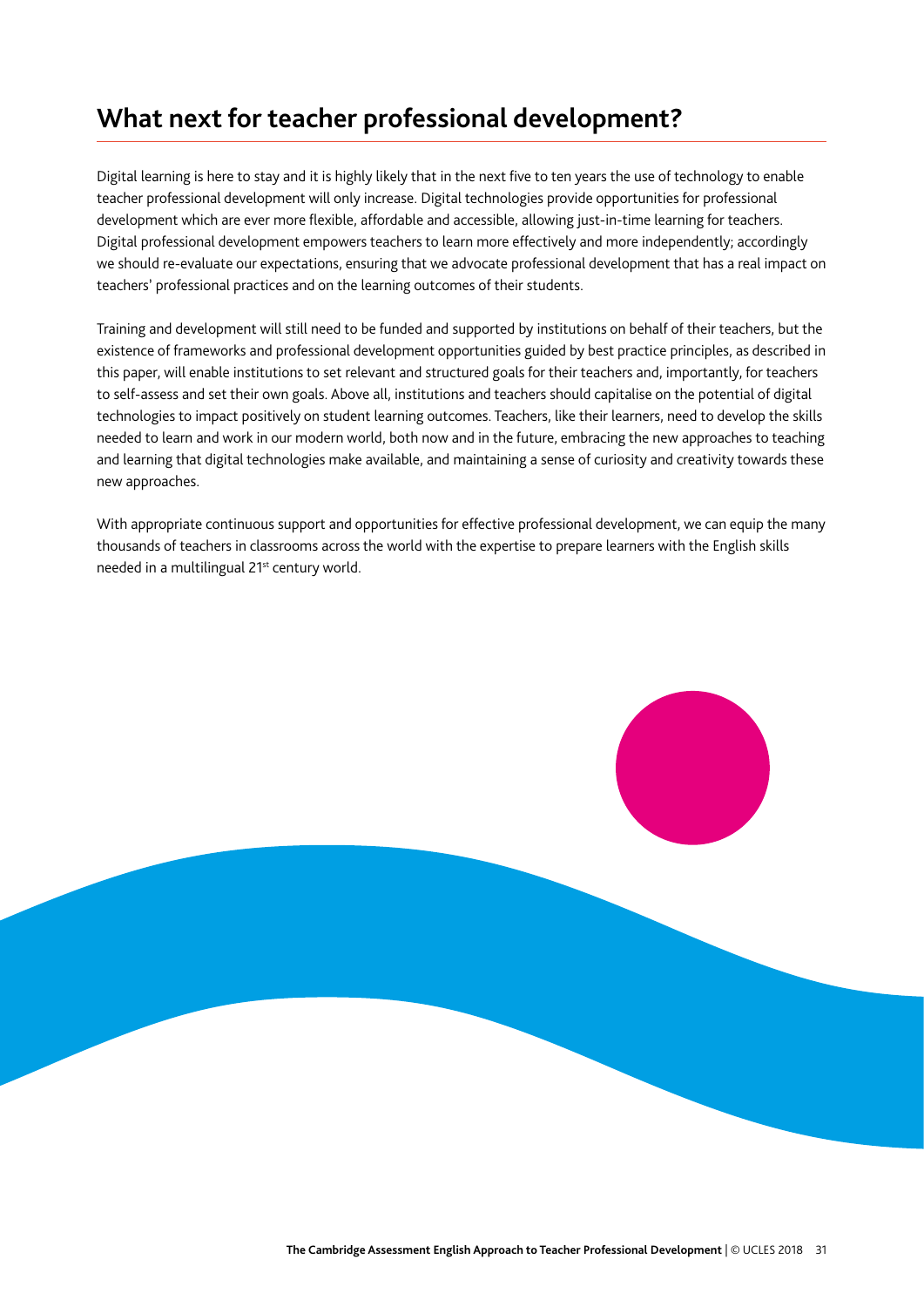## **References**

Altinyelken, H K (2010) Curriculum change in Uganda: Teacher perspectives on the new thematic curriculum, *International Journal of Educational Development* 30 (2), 151-161.

Bloom, B (1985) *Developing Talent in Young People*. Ballantine Books.

Borg, S (2015a) *Contemporary Perspectives on Continuing Professional Development*, London: British Council.

Borg, S (2015b) *English Language Teacher development: Case study review*, Cambridge Assessment English internal report.

Borg, S (Ed) (2015c) *Professional development for English language teachers: Perspectives from higher education in Turkey*, London: British Council.

Borg, S and Albery, D. (2015).Good practice in INSET: An analysis of the Delta, in Wilson, R and Poulter, M (Eds) *Assessing Language Teachers' Professional Skills and Knowledge*, Studies in Language Testing volume 42, Cambridge: UCLES/Cambridge University Press, 37-61.

British Council, Cambridge Assessment English, EAQUALS (2015) *Continuing Professional Development (CPD) frameworks for English language teachers – a joint statement by the British Council, Cambridge English and EAQUALS,*  available online: www.cambridgeenglish.org/images/281857-cpd-frameworks-a-joint-statement-by-the-britishcouncil-cambridge-english-and-eaquals.pdf

Cambridge Assessment English (2014) *Cambridge Baseline 2013: English Language in Malaysian Schools Results Report*, Cambridge: Cambridge Assessment English.

Cambridge English and QS (2016) *English at Work: Global Analysis of Language Skills in the Workplace. Executive Summary*, available online: www.cambridgeenglish.org/images/335794-english-at-work-executive-summary.pdf

Cambridge International Examinations (2015) *Professional Development*, Cambridge: Cambridge International Examinations.

Clark, T. (2018). Key Challenges and Pedagogical Implications: International Teacher Perspectives. Cambridge Assessment English internal report.

Council of Europe (2002) Presidency Conclusions, Barcelona European Council Meeting 15 and 16 March 2002. Available at http://ec.europa.eu/invest-in-research/pdf/download\_en/barcelona\_european\_council.pdf

Coyle, D, Hood, P and Marsh, D (2010) *CLIL*, Cambridge: Cambridge University Press.

Crystal, D (2014) Interview with David Crystal, *TEFL Equity Advocates*, available online: teflequityadvocates. com/2014/07/06/interview-with-david-crystal/

Dearden, J. (2014) English as a Medium of Instruction – a growing global phenomenon, London: British Council.

Dunlop, M (2016) English for Teaching Peru: Pilot evaluation study, Cambridge Assessment English internal report.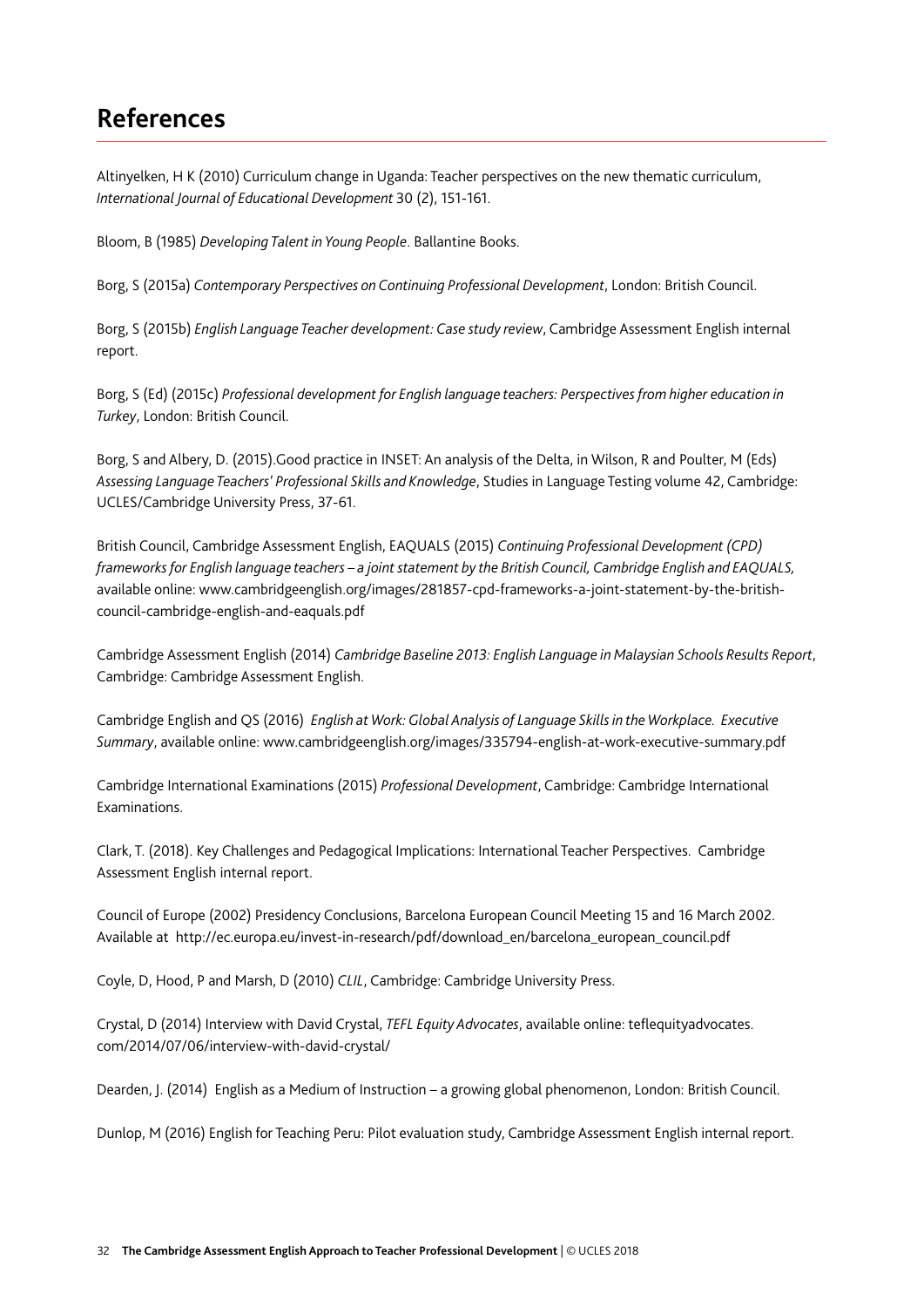Economist Intelligence Unit (2012) *Competing Across Borders: How Cultural and Communication Barriers Affect Business*, available online: www.eiuperspectives.economist.com/economic-development/competing-across-borders

Euromonitor International (2010) *The Benefits of the English Language for Individuals and Societies: Quantitative Indicators from Cameroon, Nigeria, Bangladesh and Pakistan. A Custom Report Prepared by Euromonitor International for the British Council*, available online: www.teachingenglish.org.uk/sites/teacheng/files/Euromonitor Report A4.pdf

European Commission. (2012) *First European Survey on Language Competence: Executive Summary*, Strasbourg: European Commission.

Frederickson, B L (2013) Positive emotions broaden and build, *Advances in Experimental Psychology* 47, 1-54.

Galaczi, E (2015) *Cambridge English Professional development in Portugal: Programme impact*, Cambridge Assessment English internal report.

Gates Foundation (2014) Teachers Know Best. United States: Bill and Melinda Gates Foundation.

Graddol, D (2010) *English Next India*, London: British Council.

Horton, W (2000) Designing web-based training: How to teach anyone anything anywhere anytime. New York: Wiley.

Johnson, S, Monk, M and Swain, J (2000) Constraints on development and change to science teachers' practices in Egyptian classrooms, *Journal of Education for Teaching* 26 (1), 9-24.

Jones, N and Saville, N (2016) *Learning Oriented Assessment: A Systemic Approach*, Studies in Language Testing volume 45, Cambridge: UCLES. Cambridge University Press.

Kiczkowiak, M (2014) Native English-speaking teachers: always the right choice? *Voices Magazine*, available online: www.britishcouncil.org/voices-magazine/native-english-speaking-teachers-always-right-choice

Khalifa, H and Docherty, C (2016) Investigating the impact of international assessment: A convergent parallel mixed methods approach, in Moeller, A J, Creswell, J W and Saville, N (Eds) *Second Language Assessment and Mixed Methods Research*, Studies in Language Testing volume 43, Cambridge: UCLES/Cambridge University Press, 269-295.

Kuchah, K (2016) ELT in difficult circumstances: challenges, possibilities and future directions, in Pattison, T (Ed) *49th Annual Conference, International Association of Teachers of English as a Foreign Language - IATEFL, 2015*, Kent: International Association of Teachers of English as a Foreign Language, 149-160.

Marrs KA and Novak G. (2004). Just-in-Time Teaching in Biology: Creating an Active Learner Classroom Using the Internet. *Cell Biology Education* 3, 49-61.

Ministry of Education Royal Government of Bhutan (2014) *Bhutan Education Blueprint 2014-2014 Rethinking Education*, Bhutan: Ministry of Education.

Ministry of Education, Malaysia (2015) *Malaysia Education Blueprint 2015-2015*, Malaysia: Kementerian Pendidikan Malaysia.

Nunan, D (2003) The impact of English as a global language on educational policies and practices in the Asia-Pacific region, *TESOL Quarterly* 37 (4), 589-613.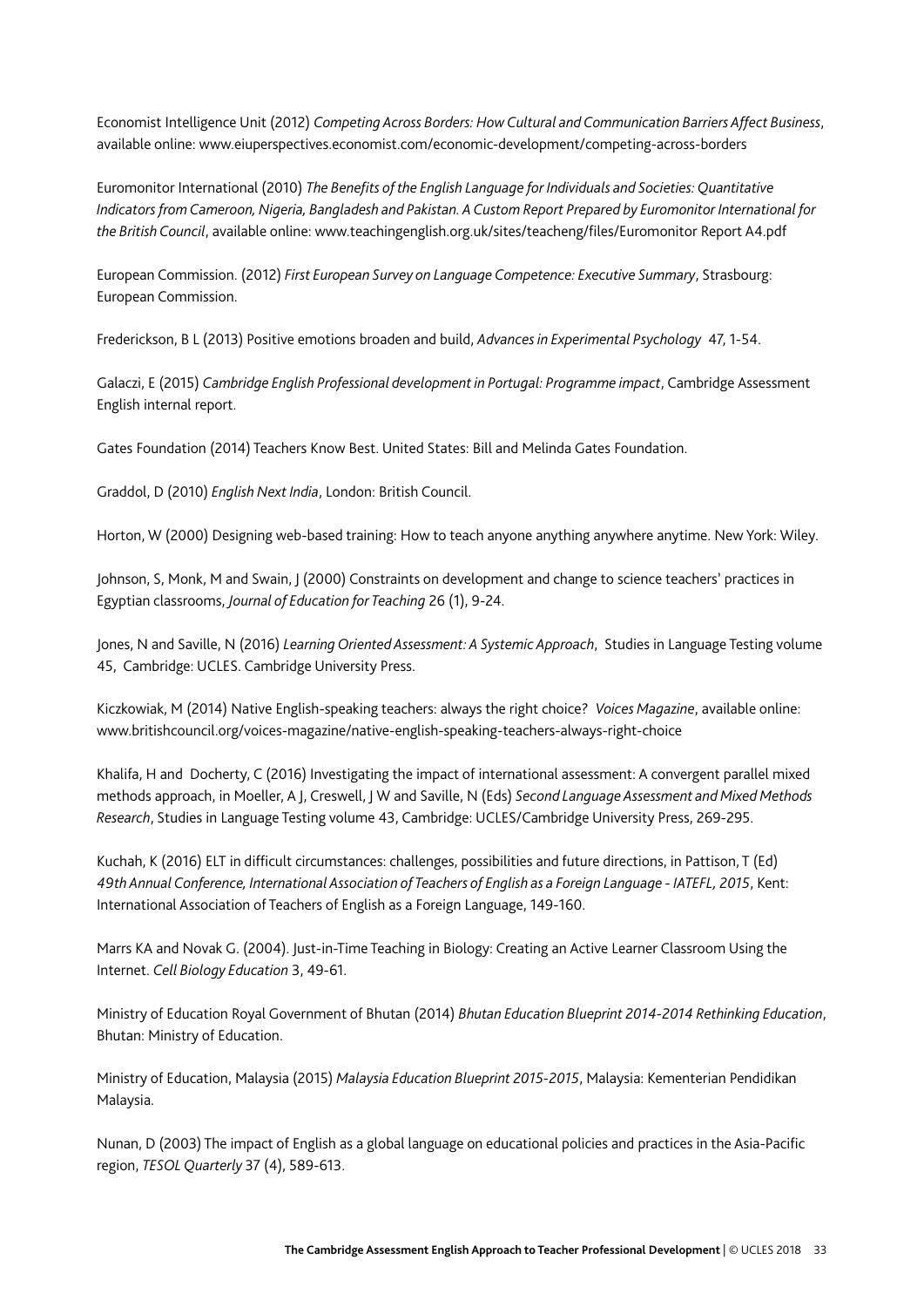OECD (2014) *Talis 2013 Results: An International Perspective on Teaching and Learning*, Paris: OECD Publishing.

Orafi, S M S and Borg, S (2009) Intentions and realities in implementing communicative curriculum reform, *System* 37 (2), 243-253.

Outsell (2016) K-12 *Teacher Professional Development: Market Size, Forecast, and Trends*, London: Outsell.

Pulverness, A (2015) A brief history of Cambridge English Language Assessment Teaching Qualifications, in Wilson, R and Poulter, M (Eds) *Assessing Language Teachers' Professional Skills and Knowledge*, Studies in Language Testing volume 42, Cambridge: UCLES/Cambridge University Press, 11-31.

Schleicher, A (2011) Lessons from the World on Effective Teaching and Learning Environments, *Journal of Teacher Education* 62 (2), 202-221.

Schleicher, A (2016) *Teaching Excellence through Professional Learning and Policy Reform: Lessons from Around the World*, Paris: OECD Publishing.

Teacher Development Trust (2015) *Developing Great Teaching. Lessons From The International Reviews into Effective Professional Development*, London: Teacher Development Trust.

The Economist (2005) The best is yet to come, available online: http://www.economist.com/node/4340083

The Economist (2014) The English empire, available at http://www.economist.com/news/business/21596538 growing-number-firms-worldwide-are-adopting-english-their-official-language-english

The Economist (2015) The mute leading the mute, available online: www.economist.com/news/ international/21643148-why-are-countries-failing-so-badly-teaching-english-mute-leading-mute

The Economist (2016) Talk like a gaijin, available online: www.economist.com/news/asia/21705853-governmenthopes-boost-economy-english-lessons-talk-gaijin

Tribble, C (2012) Managing change in English language teaching: Lessons from experience, London: British Council.

UNESCO (2014) *Teaching and Learning: Achieving Equality for All*, Paris: UNESCO.

Voices magazine, various authors (2016) I want a real British teacher. Voices magazine 16 Nov 2016. Available at https://www.britishcouncil.org/voices-magazine/i-want-real-british-teacher

Wächter, B. and Maiworm, F. (Eds.) (2014) English-taught programmes in European Higher Education. The State of Play in 2014, Bonn: Lemmens Medien GmbH.

Weston, D (2013) What do grassroots teachers need? in The Royal College of Surgeons of England (Ed.) Towards a Royal College of Teaching: Raising the Status of the Profession. England: The Royal College of Surgeons of England, 26-33.

Woods, P (2013) *Remote teaching for Plan Ceibal in Uruguay: A Road to Democratisation*, available online: prezi.com/\_ zf4f1nolj3k/bc-labci-2013-ceibal/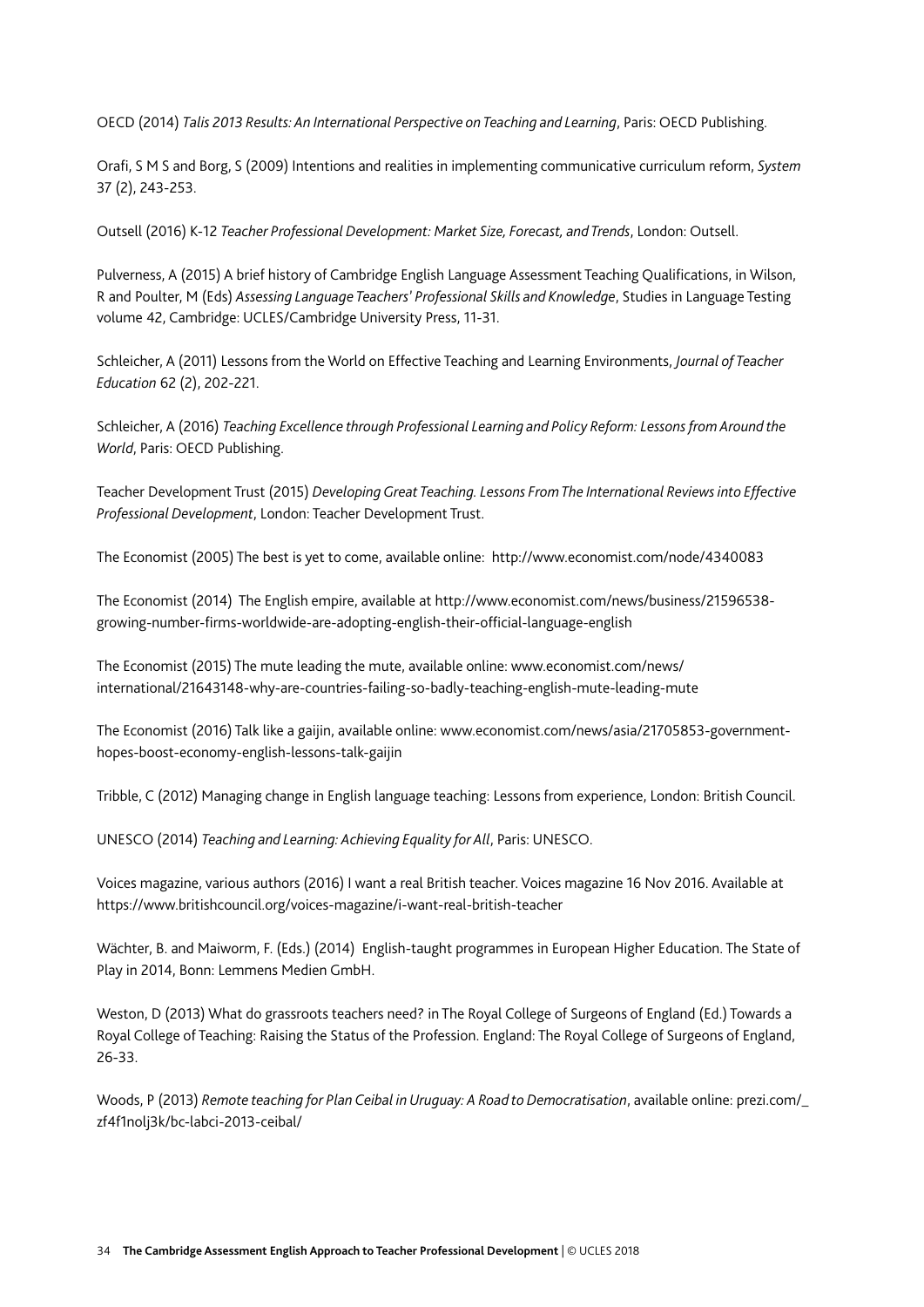## **Endnotes**

- 1. Ministry of Education Bhutan 2014; Ministry of Education Malaysia 2015; Tribble 2012
- 2. Council of Europe 2002
- 3. European Commission 2012
- 4. The Economist, 8 September 2005
- 5. Dearden 2014
- 6. Wachter and MaiWorm 2014
- 7. Cambridge English and QS 2016
- 8. Cambridge English and QS 2016
- 9. The Economist 2016
- 10. The Economist 2014
- 11. Economist Intelligence Unit 2012
- 12. Euromonitor International 2010
- 13. Cambridge English and QS 2016
- 14. Graddol 2010
- 15. Khalifa and Docherty 2016
- 16. Kuchah 2016:149
- 17. UNESCO 2014
- 18. Coyle, Hood and Marsh 2010
- 19. European Commission 2012
- 20. The Economist 2015
- 21. Cambridge English 2014
- 22. Nunan 2003
- 23. Orafi and Borg 2009
- 24. Woods 2013
- 25. Altinyelken 2010
- 26. Schleicher 2011
- 27. Orafi and Borg 2009
- 28. Johnson, Monk and Swain 2000
- 29. Kuchah 2016:149
- 30. Orafi and Borg 2009
- 31. Hockly 2015
- 32. OECD 2014
- 33. Clark 2018
- 34. Kiczkowiak 2014; Voices magazine 2016
- 35. Crystal 2014
- 36. UNESCO 2014:9
- 37. European Commission 2012:8-9
- 38. Constructed examples based on past Cambridge English projects with teachers
- 39. OECD 2014; Schleicher 2011
- 40. Outsell 2016
- 41. Galaczi 2015
- 42. Schleicher 2011:219
- 43. Schleicher 2011:219
- 44. Weston 2013
- 45. Borg 2015c; Gates Foundation 2014
- 46. Teacher Development Trust 2015
- 47. Borg 2015b:14
- 48. Orafi and Borg 2009
- 49. Borg 2015b
- 50. Frederickson 2013
- 51. Teacher Development Trust 2015
- 52. Borg 2015a:3
- 53. OECD 2014, Schleicher 2011
- 54. Gates Foundation 2014; Teacher Development Trust 2015
- 55. Bloom 1985; Weston 2013
- 56. Teacher Development Trust 2015
- 57. Borg and Albery 2015; OECD 2014
- 58. Jones and Saville 2016
- 59. Dunlop 2016
- 60. Teachers Development Trust 2015, Orafi and Borg 2009
- 61. Schleicher 2011
- 62. Pulverness 2015
- 63. British Council, Cambridge Assessment English, EAQUALS 2015
- 64. Horton 2000; Marrs and Novak 2004
- 65. Galaczi 2015
- 66. Galaczi 2015
- 67. Galaczi 2015